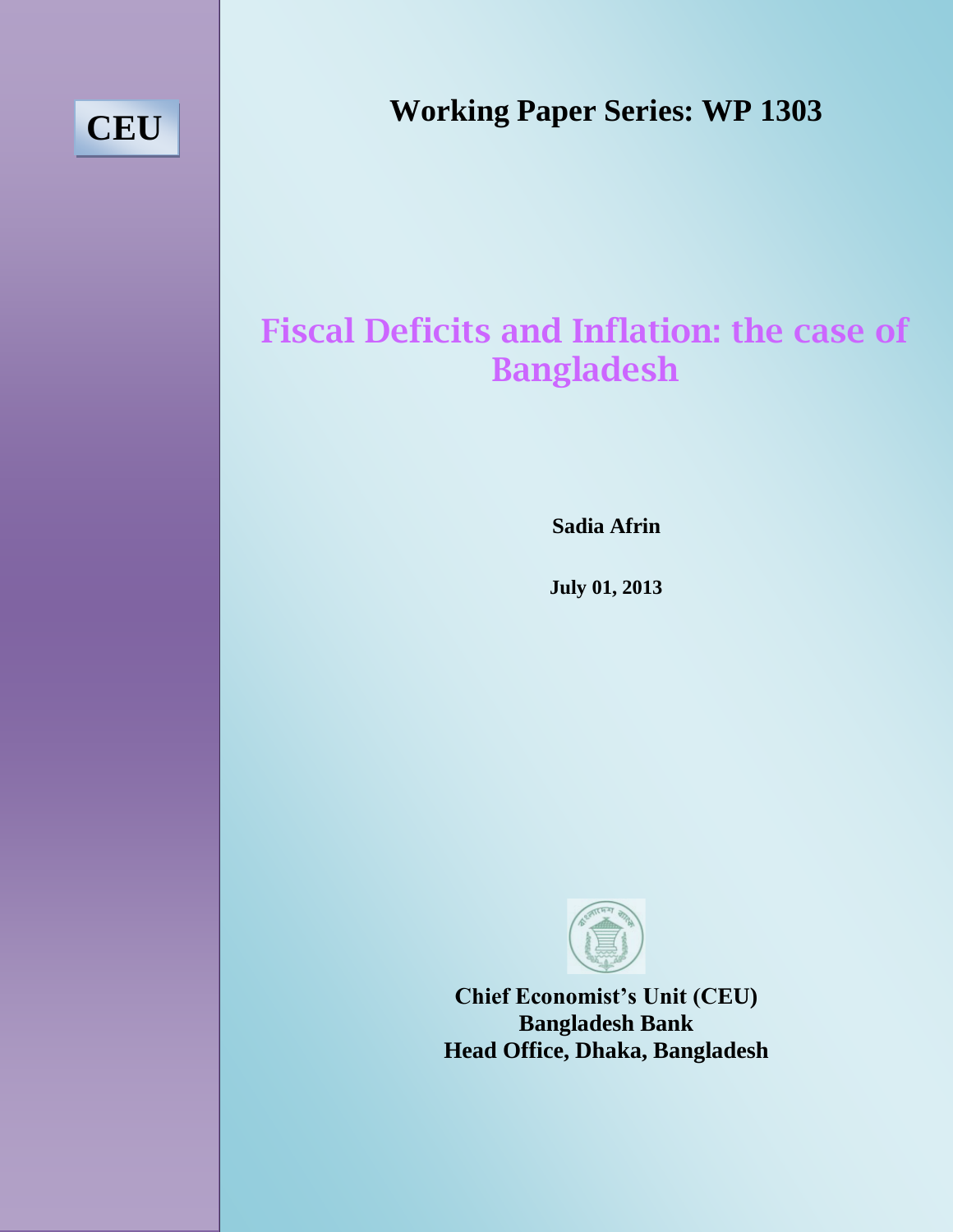# **Contents**

# **List of Tables**

| Table 3 |  |
|---------|--|

# **List of Figures**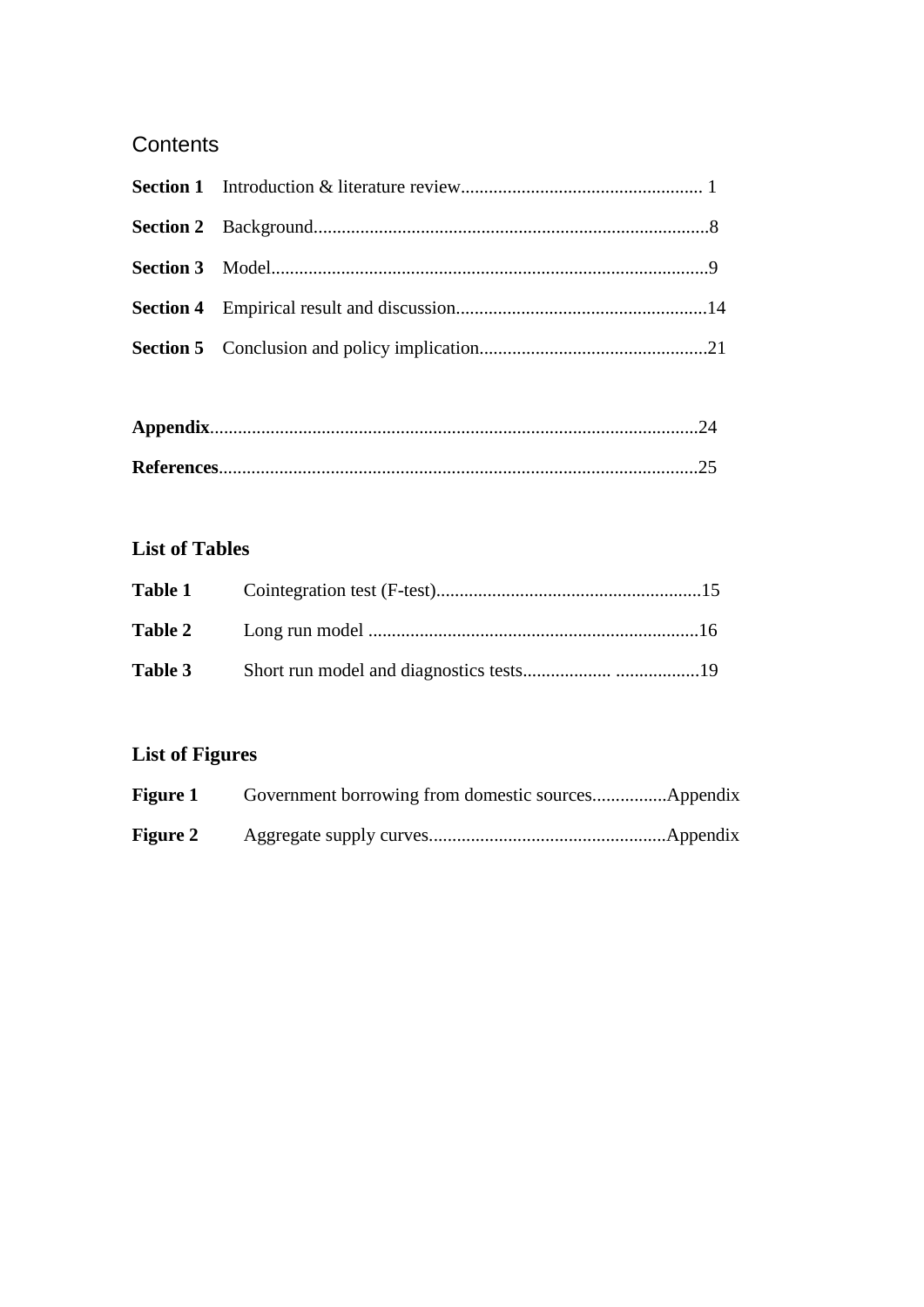## Acknowledgements

In doing this research I am very thankful to Professor Raghbendra Jha of Australian National University (ANU), who guided me from the beginning in framing my interest into a complete research work. This paper uses a relatively recent time series econometric technique and I want to thank Professor Trevor Breusch of ANU for clarifying to me some technical issues regarding this. Also, I would like to thank Ms Anne Patching, Academic and Research skill adviser of ANU, for reviewing my writing and my friend Gan-Ochir Doojav for sharing his research experience with me. Finally, a lot of thanks to Chief Economist Dr. Hasan Zaman, Economic Advisor Dr. Akhtaruzzaman and all other seminar participants of Bangladesh Bank for delivering their valuable opinion on this paper.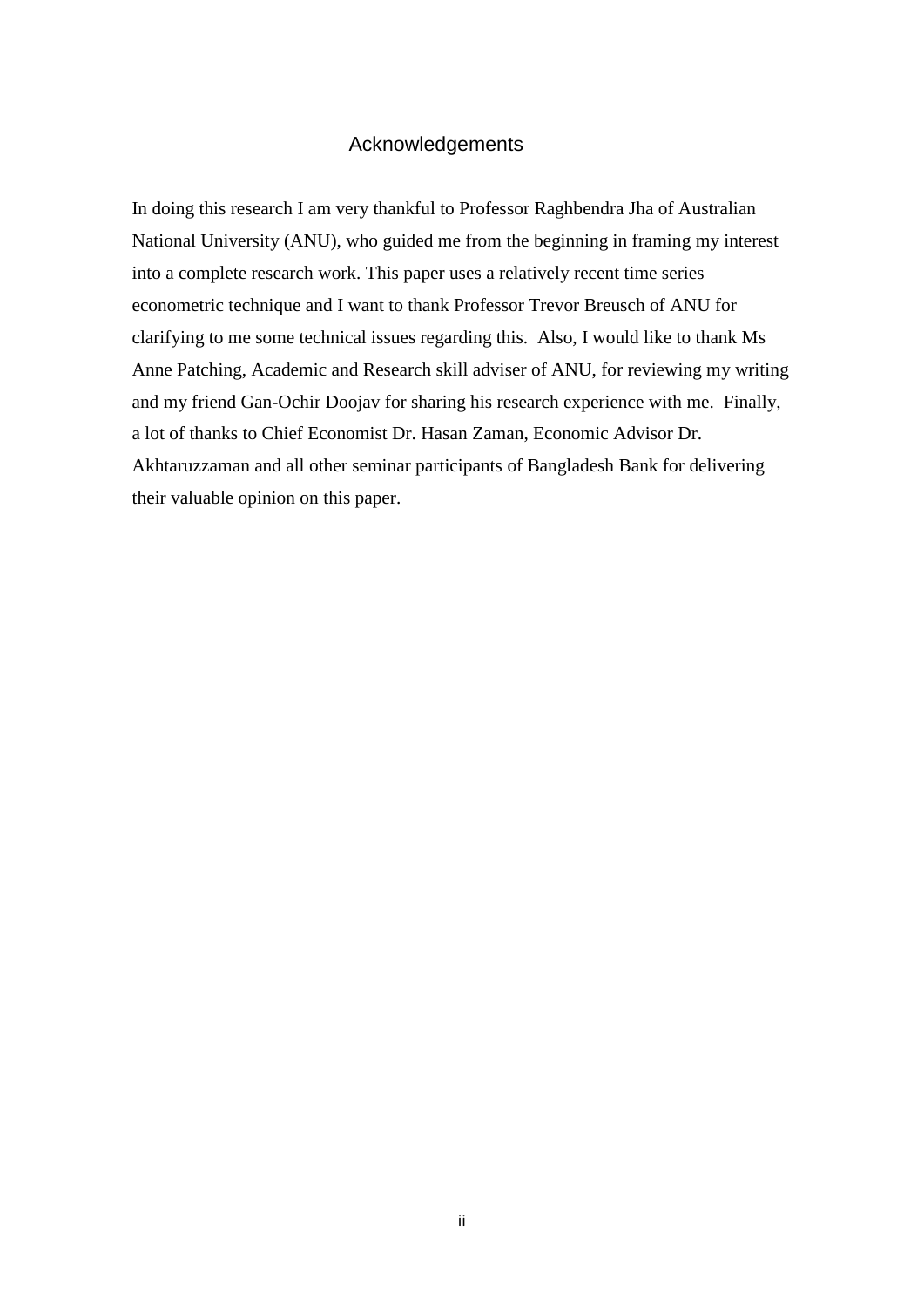## **Fiscal deficits and inflation: the case of Bangladesh**

Sadia Afrin<sup>1</sup>

## Abstract

Maintaining price stability is an important macroeconomic goal for sustainability of economic growth. To control inflation, it is important to know what factors are working behind price fluctuations. The fiscal theory of price level suggests that persistent budget deficits can result in inflation and various empirical works show that the deficitinflation relationship is positive and significant in many countries. The validity of this relationship has important implications for understanding the effects of fiscal and monetary policy on inflation rate. This paper analyses the fiscal deficit-CPI inflation relationship in the context of Bangladesh using the ARDL cointegration approach suggested by Pesaran and Shin (1995) based on annual data for the period 1974-2010. The study finds that fiscal deficits have inflationary effects in the long run and together with this factor, real GDP, inflation expectations and the current floating exchange rate regime also affect the inflation dynamics of Bangladesh. So, both demand side and supply side management policies are important for maintaining price stability in Bangladesh.

**Key words:** fiscal deficits, CPI inflation, ARDL cointegration techinique, Bounds test. **JEL Classification**: E62, E31, C22.

\_\_\_\_\_\_\_\_\_\_\_\_\_\_\_\_\_\_\_\_\_\_\_\_\_\_\_\_\_\_\_\_\_\_\_\_\_\_\_\_\_\_\_\_\_\_\_\_\_\_\_\_\_\_\_\_\_\_\_\_\_\_\_\_\_\_\_\_\_\_\_\_\_\_\_\_\_\_\_\_\_\_\_\_\_\_\_\_\_\_\_\_\_\_\_\_\_\_\_\_\_\_\_\_\_\_\_\_\_\_\_\_\_\_\_\_\_\_\_\_\_\_\_\_\_\_\_\_\_\_\_

<sup>&</sup>lt;sup>1</sup>Author is a Deputy Director in the Monetary Policy Department (MPD) of Bangladesh Bank. Opinions expressed in this paper are author's own and do not reflect the views of Bangladesh Bank. Comments can be sent to: sadia.afrin@bb.org.bd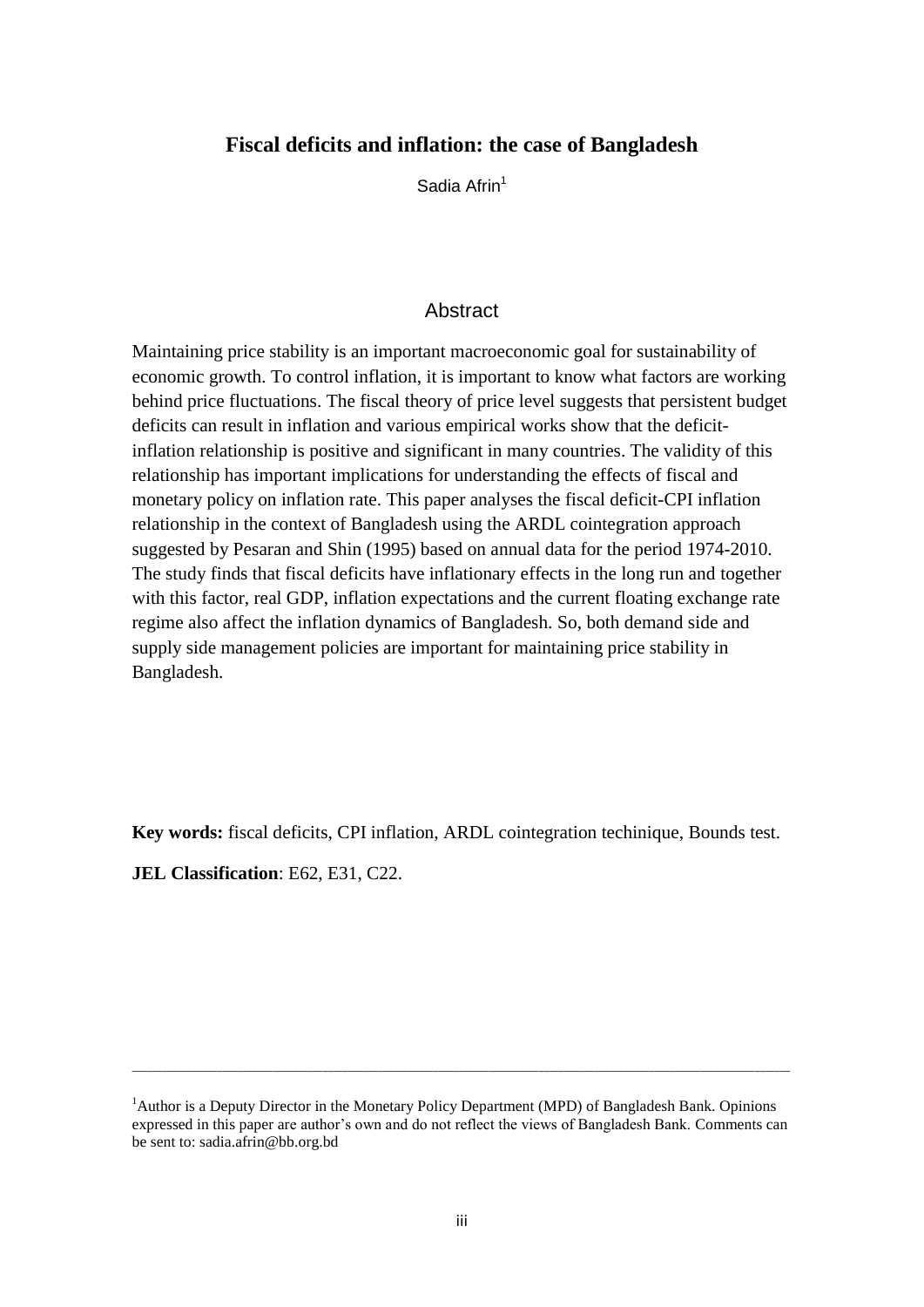## **Fiscal deficits and inflation: the case of Bangladesh**

#### **1 Introduction**

A fundamental macroeconomic objective for a country is to achieve price stability and, the monetary authority sets policies accordingly to prevent any persistent rise in the general price level. Although inflation is undesirable, we see it because of policymaker's efforts to achieve other goals such as maintaining high employment and managing fiscal deficits. Persistent fiscal deficits create inflation, when deficits are financed by either borrowing money from a central bank through printing money or issuing a large number of government debt instruments and those instruments end up in the hands of the central bank through open market purchase (Mishkin 2010). This monetization of debt, instead of increasing tax revenue, can be a significant source of inflation in many countries. A similar line of reasoning works behind the theory named, the Fiscal Theory of Price Level (FTPL), proposed by Woodford (1995). The FTPL identifies the wealth effect of government debt as an additional channel of fiscal influence on inflation where increased government debt adds to household wealth and thereby to demand for goods and services, creating pressure on the price level (Kwon et al. 2006).

Developing countries, aiming to achieve high economic growth, often sacrifice price stability in the short run. After independence in 1971, Bangladesh was under persistent inflationary pressure due to the high money supply (Hossain 1995). In later years, the government was cautious in controlling inflation and registered well inflation performance during the 1990's relative to the neighbouring countries. However a lower level of financial deepening (measured by M2/GDP) could explain the lower inflation during this time (Mortaza 2007). In recent years, rising price levels have posed a challenge to policy makers since a continuous rise in inflation can erode long run growth prospects of an economy. The general government budget balance in Bangladesh is always negative, and because of the narrow tax base and underdeveloped bond market the government relies on bank borrowing to finance a significant portion of the deficit each year.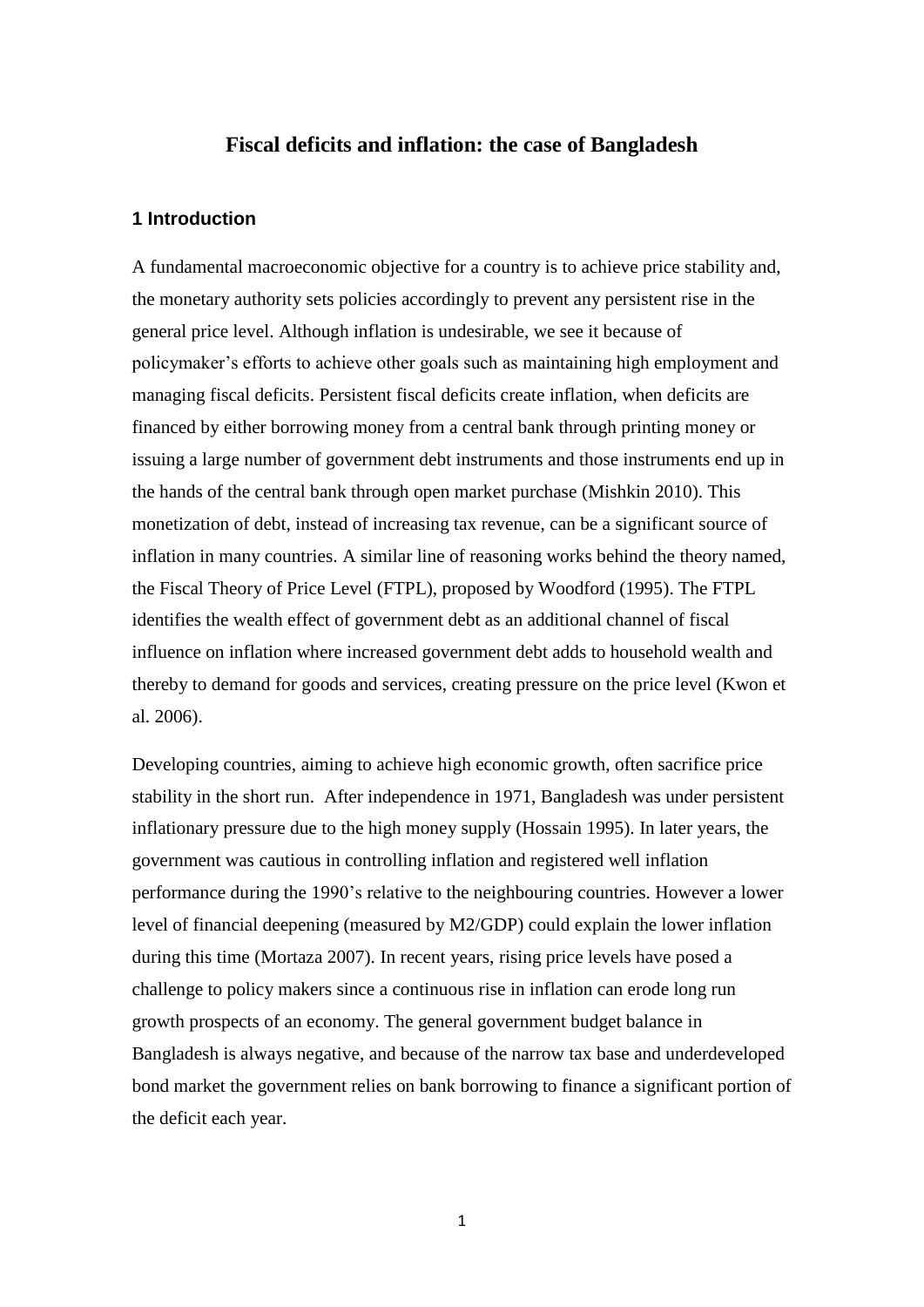In this situation it is important to investigate whether government budget deficits are inflationary in Bangladesh. Many empirical works have found that deficits can be inflationary particularly in those countries where the government securities market and tax system are not well developed. Identifying the active factors behind persistently rising price levels is important because inflation decreases the purchasing power of money and erodes living standards thereby adding to uncertainties in life (Lipsey et al. 1982) and making economic planning difficult. If inflation is unanticipated then it redistributes income and wealth, which ultimately affects economic activity and resource allocation of the country (Taslim & Chowdhury 1995). Inflation decreases market efficiency by providing a wrong signals about the relative scarcity of goods in the market, thereby making the market environment cloudy and transactions inefficient (Bank of Canada 2011).

The financing of budget deficits and their impact on the economy are important issues to investigate for analysing the monetary policy effects and fiscal policy effects on an economy. Much of the inflation literature investigates the inflation-budget deficit relationship using time series and panel data analysis and the outcomes have been mixed. In a comprehensive data analysis of the US and 12 other countries, King and Plosser (1985) find no significant relationship between inflation and budget deficits. Haan and Zelhorst (1990), using a nonparametric approach in developing country data, suggest seignorage is weakly related to budget deficits except in periods of high inflation. Catao and Terrones (2005) show that equilibrium inflation is directly related to budget deficits scaled by narrow money, using a simple inter temporal optimization model. Some other studies analysing inflation sources do not include the government budget balance in their model. For example, Mortaza (2006), Mujeri et al. (2009), Begum (1991) and many other empirical works on Bangladesh's inflation do not consider budget deficit as a separate control variable in their model.

#### **Literature Review**

It has been a matter of debate among economists for a long period about what actually causes inflation. This macroeconomic debate arises mainly because of the disparity between developing and developed countries internal situations and the different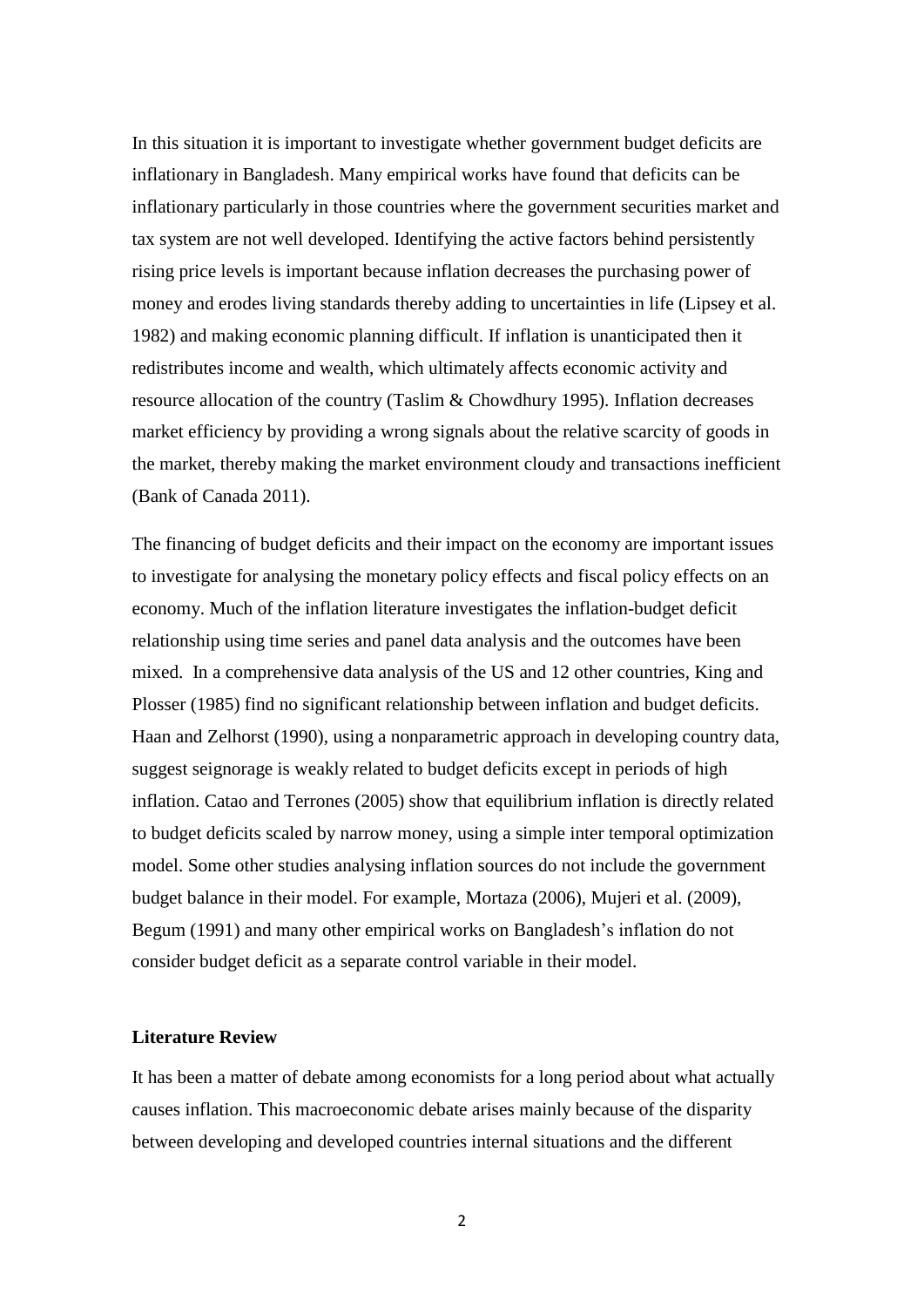conventional views about measures to control inflation. The two main schools of thoughts about inflation are the Keynsians or structuralists and the monetarists or reduced form thoughts.

The Keynsians or structuralists explain inflation as a result of an increase in fiscal expenditures which shift aggregate demand positively and thus increase the price level. High money growth to achieve the government's high employment target may result in cost push or demand pull inflation. However, a one shot increase in government expenditure will result in a one shot increase in price level, not a persistent increase. Monetarists, on the other hand, explain inflation solely as a result of money growth, that is, an increase in money supply by the central bank causes inflation. In this view, the central bank can control inflation by controlling the money supply.

Sargent and Wallace (1981) in their seminal paper 'some unpleasant monetarist arithmetic' demonstrate that under certain circumstances, the monetary authority has very little control over inflation even though the monetary base and inflation remains closely connected, according to monetarist's hypothesis. They show this is true when monetary and fiscal policies are coordinated in a particular way and the public's demand for interest bearing government debt instruments has a certain form. Being limited to divide government debt only between the bond and base money and with no possibility of budget surplus, the monetary authority that wants to control inflation tries to do so by reducing base money growth and letting public bond holdings increase. But eventually, the public bond holding will reach its limit and then to finance due interest and principal payments, the only resort available will be seignorage (revenue from money creation). So, governments running persistent budget deficits have to finance those deficits sooner or later by money creation (seignorage) and thus a central bank's efforts to control inflation through controlling the base money will result in additional inflation. Hence, when fiscal policy dominates monetary policy then money supply becomes endogenous. .

In the fiscal view of inflation, fiscal imbalance remains the most important factor behind inflation. Woodford (1995) argues in the Fiscal Theory of Price Level (FTPL) that a government's decision about how to finance its debt plays a crucial role in determining the time path of inflation rate if the government can behave fundamentally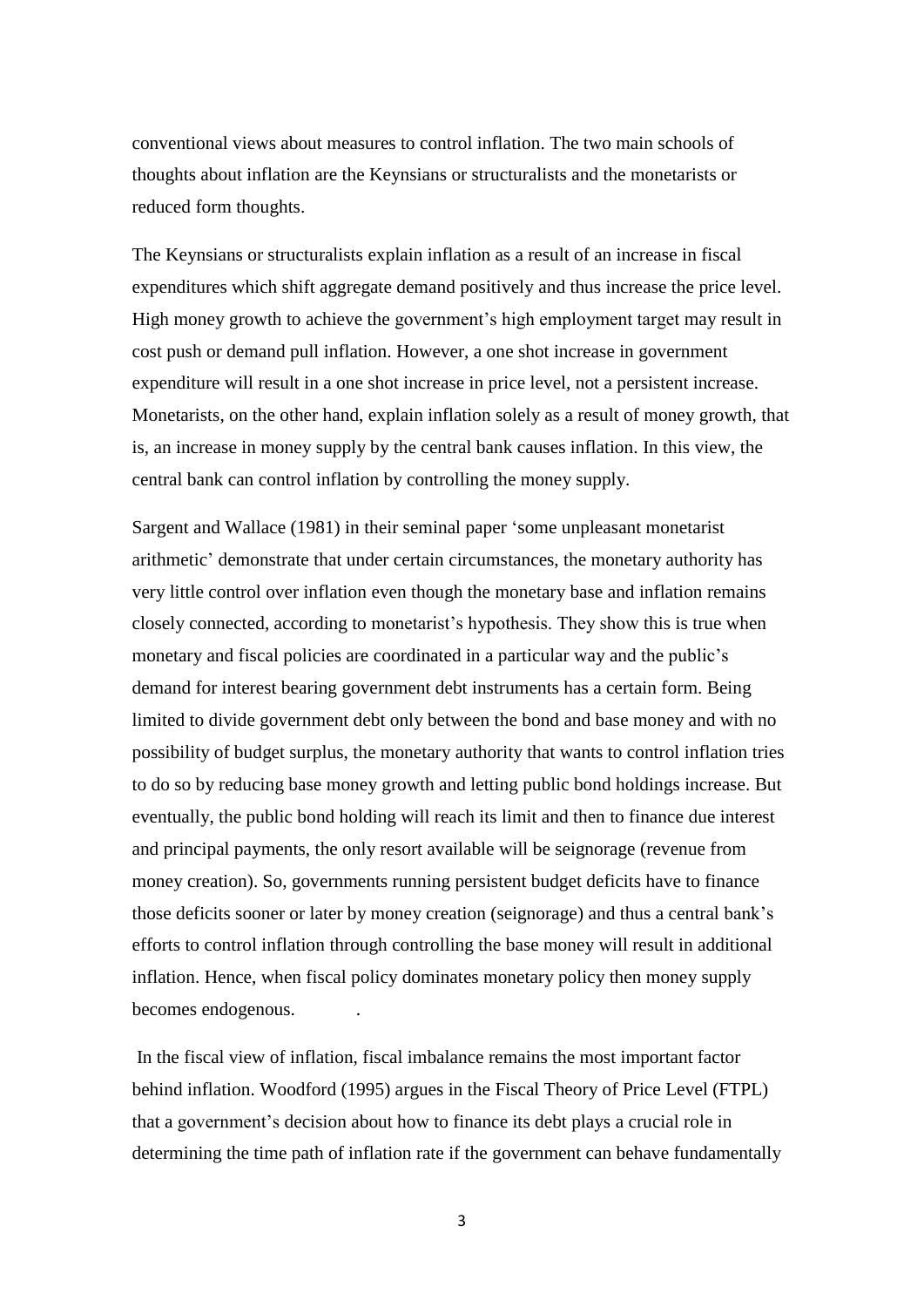differently from households. Households must satisfy an inter-temporal budget constraint but the government can follow a non Ricardian policy under which the inter temporal budget constraint is satisfied for only some, not all price paths.

In the monetarists view, government can control inflation by simply controlling money supply. If output grows at y per cent per year and money supply grows at  $\mu$  per cent per year, then over a long period of time, price level will grow by  $(\mu - \gamma)$  per cent per year. So, inflation here is determined by the relative scarcity of money and goods. Kocherlakota and Phelan (1999) show, following Obstfeld and Rogoff (1983), that inflation cannot be determined in this simple fashion because the agent's current money demand depends on its future inflation expectations. Therefore, a large number of equilibrium paths of inflation can exist beside the one equilibrium growth rate of  $(\mu - \gamma)$ per cent. Thus, controlling only money supply is not sufficient to pin down the time path of inflation rate.

In an empirical work, De Haan and Zelhorst (1999) analyse the relationship between the budget deficit and money growth among 17 countries from Asia, Europe and Latin America, using VAR approach over the period 1961-1985. They find that the fiscal deficit has a significant positive temporary impact on reserve money growth for seven countries. They also find a long run influence of government budget deficits on the money growth of Greece, India, Korea and the Philippines. They conclude that the evidence for a positive relation between government budget deficits and money growth exists only for a few countries and during a period of acute inflation.

In countries which do not have a well functioning tax system and developed bond market (both government and corporate), governments face difficulties in raising revenue for expenditures. In addition, central bank independence is an important factor in controlling inflation because political pressure may force the central bank to monetize government debt continuously if the central bank does not have autonomy. Using the panel data technique, Cottarelli et al. (1998) analyse the inflation performance of 47 industrialised and transition economies over the period 1993-1996 by examining the policy maker's incentives to inflate the economy. The estimated results suggest budget deficits have a significant effect on inflation, particularly in those countries where government securities markets are not well developed. In addition, other factors that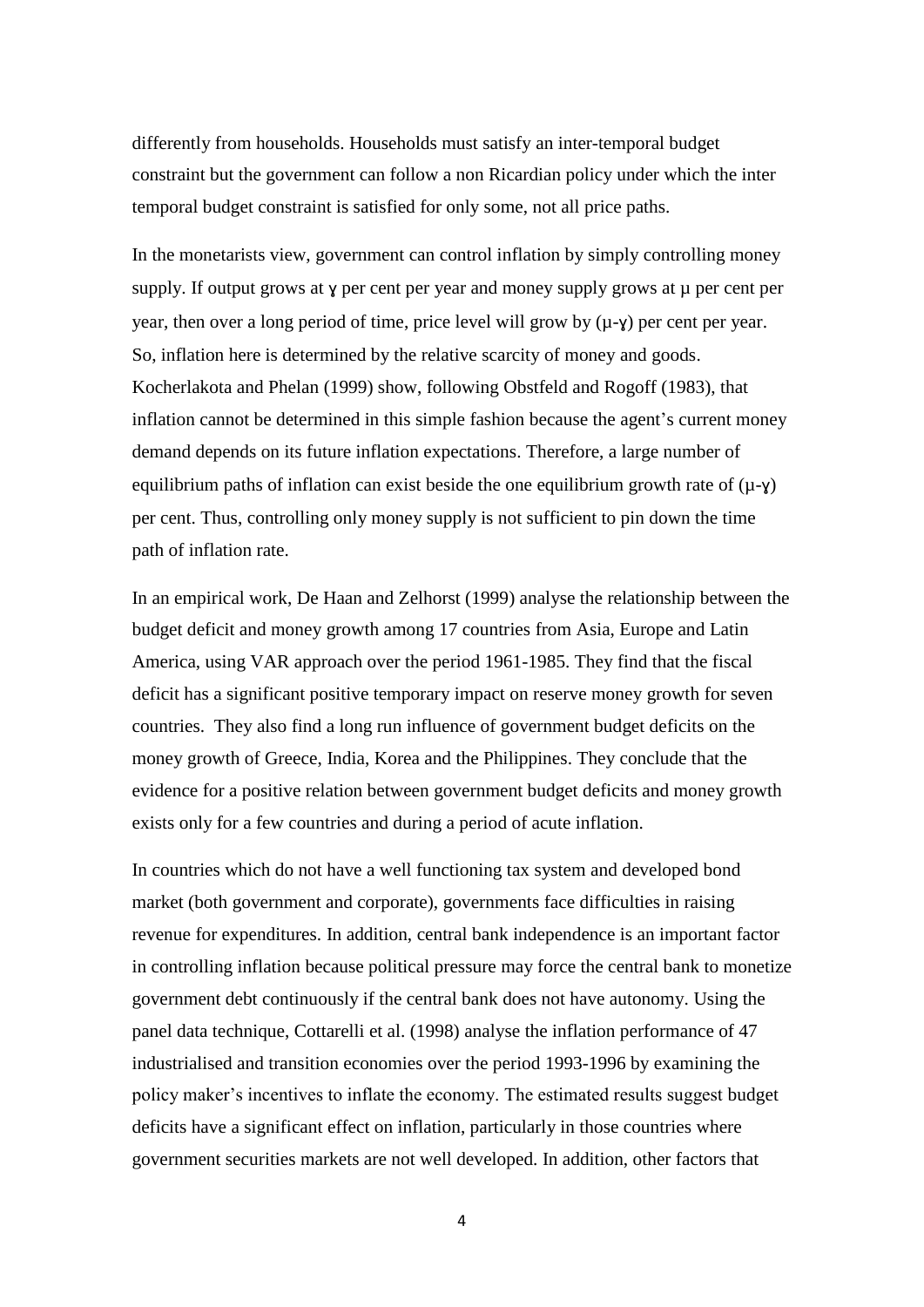have significant inflationary effects are relative price changes, central bank autonomy, the degree of price liberalization and exchange rate regime. Sikken and De Haan (1998) in a study of 30 countries find that if turnover rate of central bank governors or political vulnerability index is used as a proxy for central bank independence then monetization of deficit is negatively related with central bank independence. In Bangladesh, the focus of this study, the bond market (especially secondary market) is not well developed and the government faces many constraints in raising tax revenue for fiscal expenditure.

Fischer et al. (2002) show, using fixed effects in a panel of 94 developed and developing countries that a one percentage point improvement in the budget balance to GDP ratio leads to around a 4.25 per cent decrease in inflation, holding all other variables constant. They also find that the effect of changes in the budget balance is not significant in low inflation countries or in the low inflation episodes of high inflation countries.

In a recent work, Catao and Terrones (2005) investigate the budget deficit-inflation relationship using a broad cross country data set (107 countries over the period 1960- 2001) and find that inflation is directly related to the budget deficit scaled by narrow money. This model scales budget deficit by narrow money (M1) rather than the standard approach of scaling by GDP, allowing nonlinearity in the relationship of inflation with deficit in the inflation tax base (M1). They model the deficit-inflation relationship as dynamic and find that fiscal deficits are inflationary in most countries. Their findings are stronger support for the FTPL than some earlier studies which had different model specifications of the deficit-inflation relation than Catao and Terrones (2005). The relationship is stronger in the case of developing countries; however, they conclude fiscal deficits have no significant positive impact on long run inflation in some countries with a long history of low single digit inflation.

There are a number of empirical studies on inflation in the context of Bangladesh that try to identify the factors behind inflation but very few are recent. In an earlier study Taslim (1982) analyses the factors contributing to inflation in Bangladesh in light of the structuralist-monetarist controversy, using data over the period 1960-1980. He tests both views separately and a hybrid model which stays in the middle of the two views and finds that any devaluation of the domestic currency leads to an equal proportionate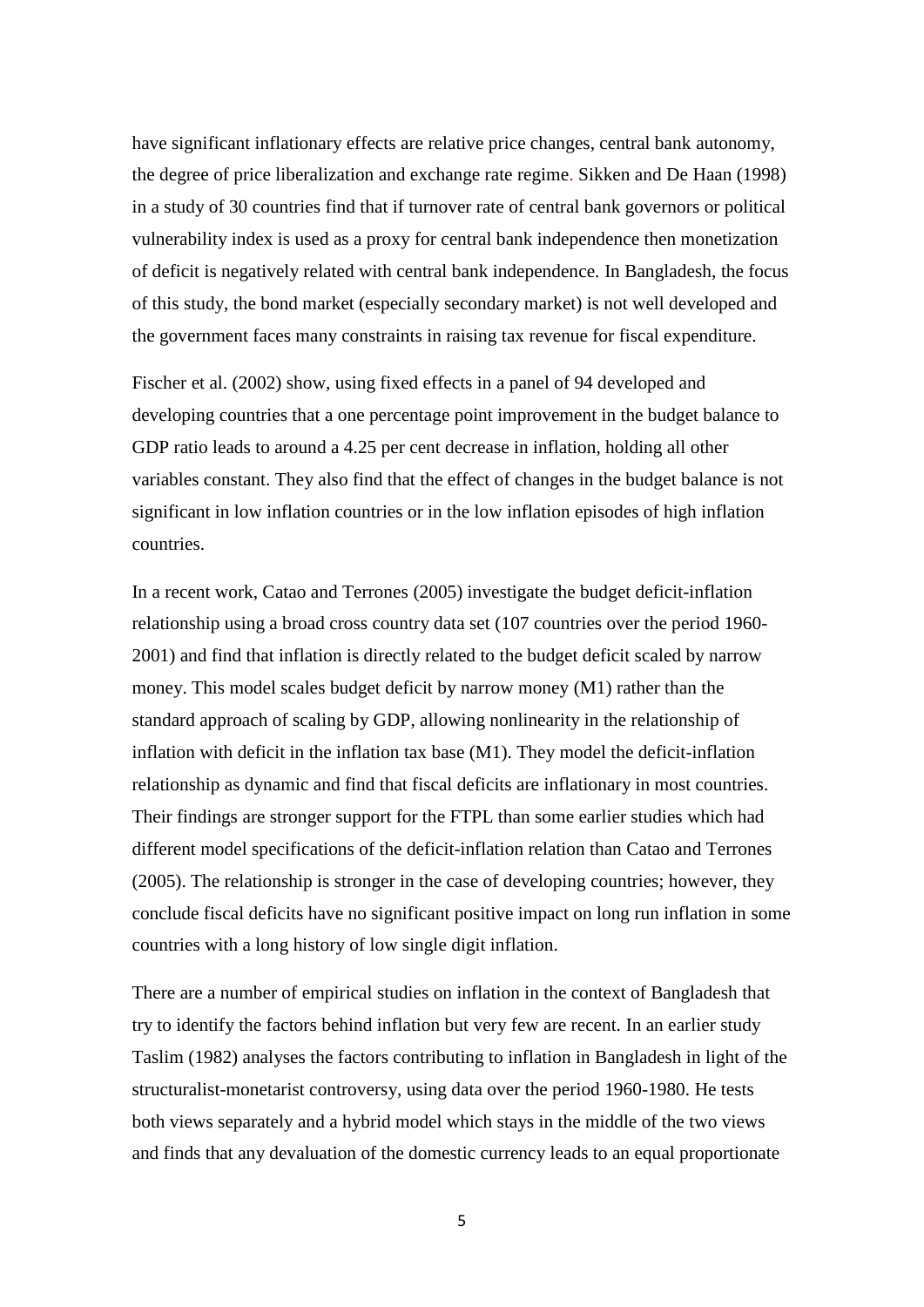increase in inflation. During the period of this study, Bangladesh had fixed exchange rate regime<sup>1</sup> and the study does not consider the effect of fiscal balance on inflation directly.

However, Begum (1991) formulates the inflation model in Bangladesh's context considering both demand and supply side factors and identifies significant contributing factors to inflation including agriculture and import bottlenecks, fiscal expenditure, interest rate, bank loans and expected inflation. The significance of factors such as import bottlenecks, fiscal expenditure and expected inflation demonstrate the importance of the demand side on inflation in Bangladesh. However these analyses are based on data when the Bangladesh economy was not liberalised and the exchange rate was the nominal anchor for monetary policy. Using unrestricted vector auto regression (VAR), Mortaza (2006) finds inflation sources based on data from 1990 to 2006 and concludes that demand management policy is important for the price stability of Bangladesh.

The IMF selected issues paper (2007) on Bangladesh show the most important factors for Bangladesh inflation are money creation and inflation inertia rather than supply side shocks, such as shortages of domestic food production or rise in international oil price that some other studies emphasise. Among the supply side factors this study finds only exchange rate has some significance on the inflation process in Bangladesh. This gives some indication that budget deficits may be inflationary if the deficits are monetized continuously since this paper finds that monetary factors are important determinants of inflation in Bangladesh.

Akhtaruzzaman (2005) analyses the factors which are believed to generate inflation in Bangladesh, using the co-integration and Vector Error Correction approach over the period 1973-2002. The author admits that fiscal and monetary policies are closely related in Bangladesh because fiscal deficits are mainly financed by increasing the money supply. Thus, government borrowing from the central bank is viewed as

**.** 

<sup>&</sup>lt;sup>1</sup> From1972-1999 the exchange rate was pegged to the pound sterling and then to a basket of currencies, 2000-2002 crawling band and from May 2003 floating exchange rate regime (Hossain & Ahmed 2009).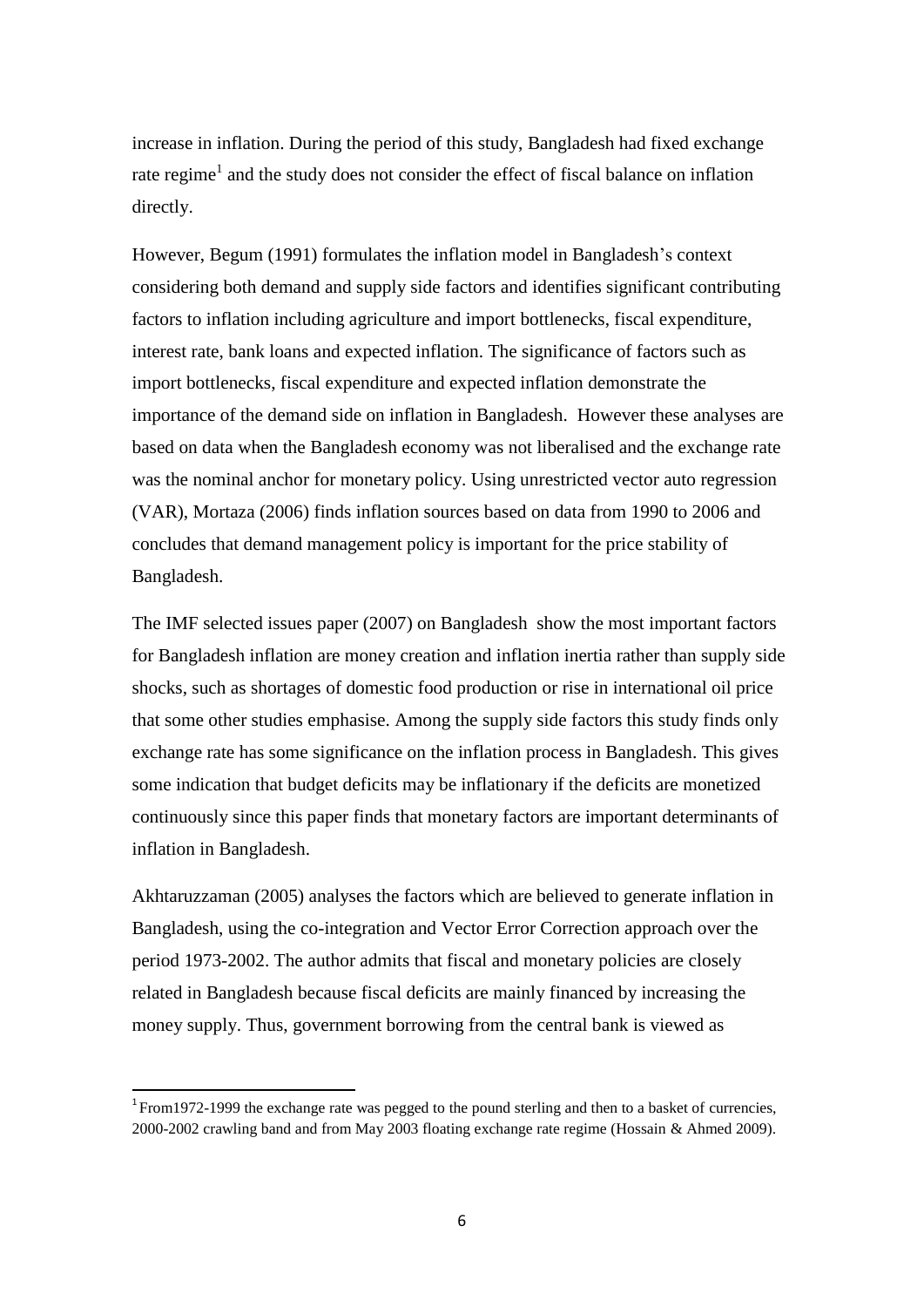inflationary but this study does not include budget balance as a separate control variable in the model.

Hence, the validity of the relationship between budget balance and inflation in the case of Bangladesh has not been established in the existing empirical works. So, these studies might have missed an important contributory factor in the inflation dynamics of Bangladesh. This paper attempts to fill this gap by analysing the effects of budget balance on Bangladesh inflation for the period 1974-2010. The principal research question of this study is, whether fiscal theory of price level works in Bangladesh or, equivalently, whether there exists a significant positive relationship between the budget deficits and inflation under the current deficit financing system in Bangladesh. The results indicate that budget deficits along with supply side factors are important determinants of inflation in Bangladesh.

This study contributes to the existing empirical works by testing the theoretically and empirically important relationship between fiscal deficits and inflation in the case of Bangladesh, based on the inter-temporal optimization model developed by Catao and Terrones (2005) for the first time. Although Habibullah et al. (2011) analyse this relation, using Engle-Granger two step co-integration techniques for 13 Asian developing countries, this test has low power and the model specification is not appealing. Second, this paper uses a more sophisticated econometric technique and empirically appealing model than previous inflation literature on Bangladesh. Third, the analysis covers data up to the most recent period  $(1974 - 2010)$  and hence, is able to explain the recent inflation dynamics. Finally, this analysis sheds light on the effectiveness of monetary policy and recent trends in government deficit financing and its impact on price level of the economy.

The rest of the paper is organised as follows: Section 2 briefly describes the background of this study by analysing CPI inflation and methods of deficit financing in Bangladesh. Section 3 includes methodological issues and data description. Section 4 presents the empirical results and Section 5 presents policy implications based on the empirical results and draws concluding remarks.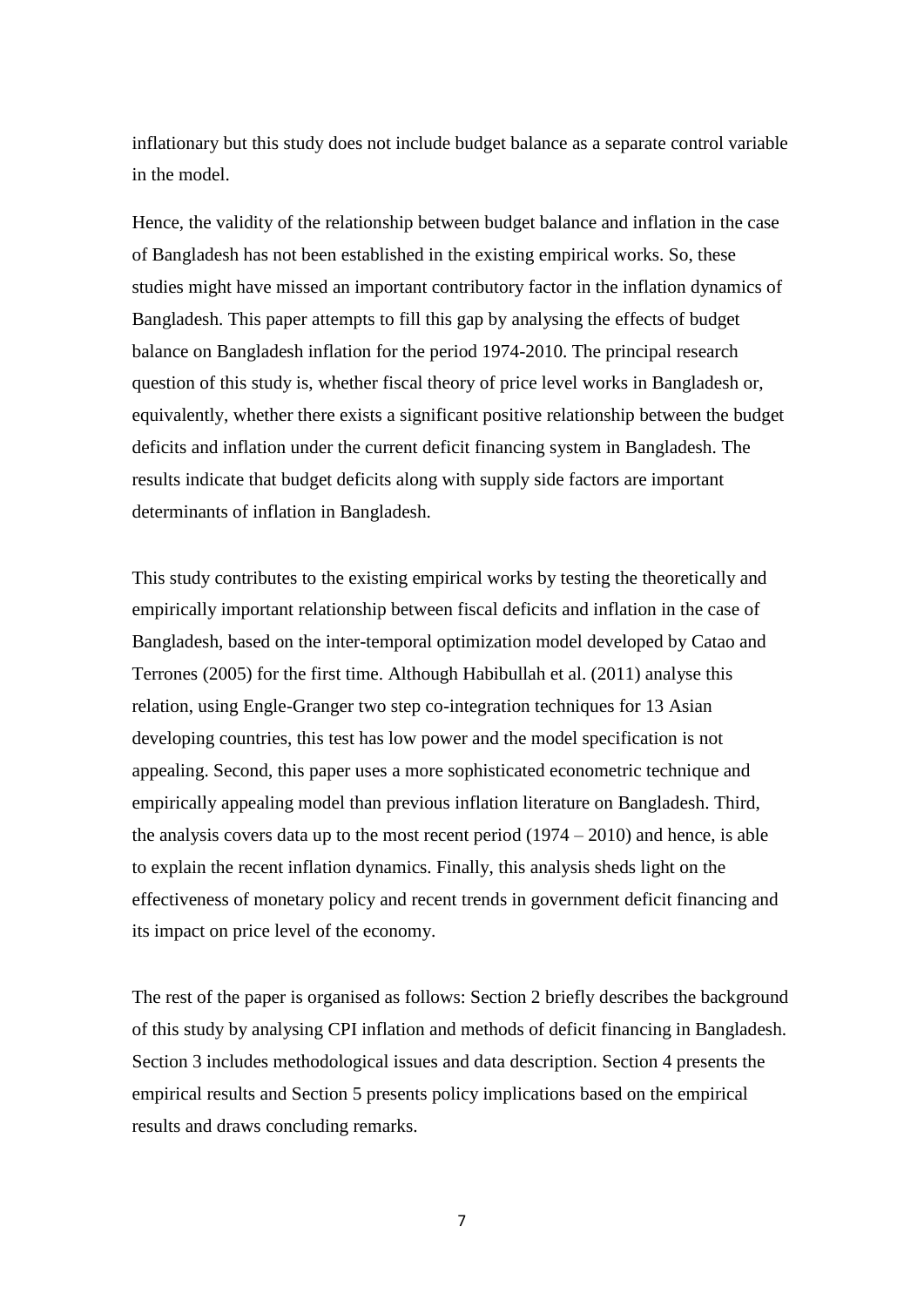#### **2 Background**

During the 1970's, inflation in Bangladesh was very high due to the reconstruction and rehabilitation of the war torn economy. However, from the 1980's CPI inflation started to settle at a level around 10 per cent or below. In calculating Consumer Price Index (CPI), more than 58 per cent weight is given to food items of which more than 80 per cent are rice and cereal products. Weights on food items are higher in rural CPI than urban CPI and the majority people live in rural areas, so, rural inflation and food price have important impacts on the national inflation rate.

The fiscal sector of Bangladesh usually has difficulty earning sufficient tax revenues or, income from noninflationary sources in relation to its expenditure, due to weak fiscal management and tax structure. Similar to many other developing and emerging industrialized countries, Bangladesh faces budgetary challenges as areas of public expenditure are always larger than sources of income. The lower domestic savings rate constrains the government to some extent from borrowing from the public. Again, due to a lower level of monetization and skewed income distribution, the tax base has not grown as much, despite a continuous GDP growth rate of around 6 per cent since 2003. Although a well functioning banking sector and equity market exist, the bond market and nonbank financial sector of Bangladesh still have a long way to go. A well developed bond market can provide government with roll over facilities of its debts over a long time horizon. The level of financial development can influence modes of deficit financing and hence, fiscal deficit's impacts on the price level.

Although tax revenue collection has been improving recently, the revenue-GDP ratio (12 per cent) and the tax-GDP ratio of Bangladesh is still the lowest in the South Asian region (Governor of Bangladesh Bank 2011). So, fiscal deficits of Bangladesh remain persistent and the common feature of deficit financing is to borrow from abroad and domestic sources (from the central bank, the scheduled banks and the non bank sector). The government's net domestic borrowing structure is shown in Figure 1 in the Appendix. Borrowing from the banking sector is particularly harmful for the economy as the theory suggests that this is inflationary and crowds out private investment, and both effects can erode economic growth.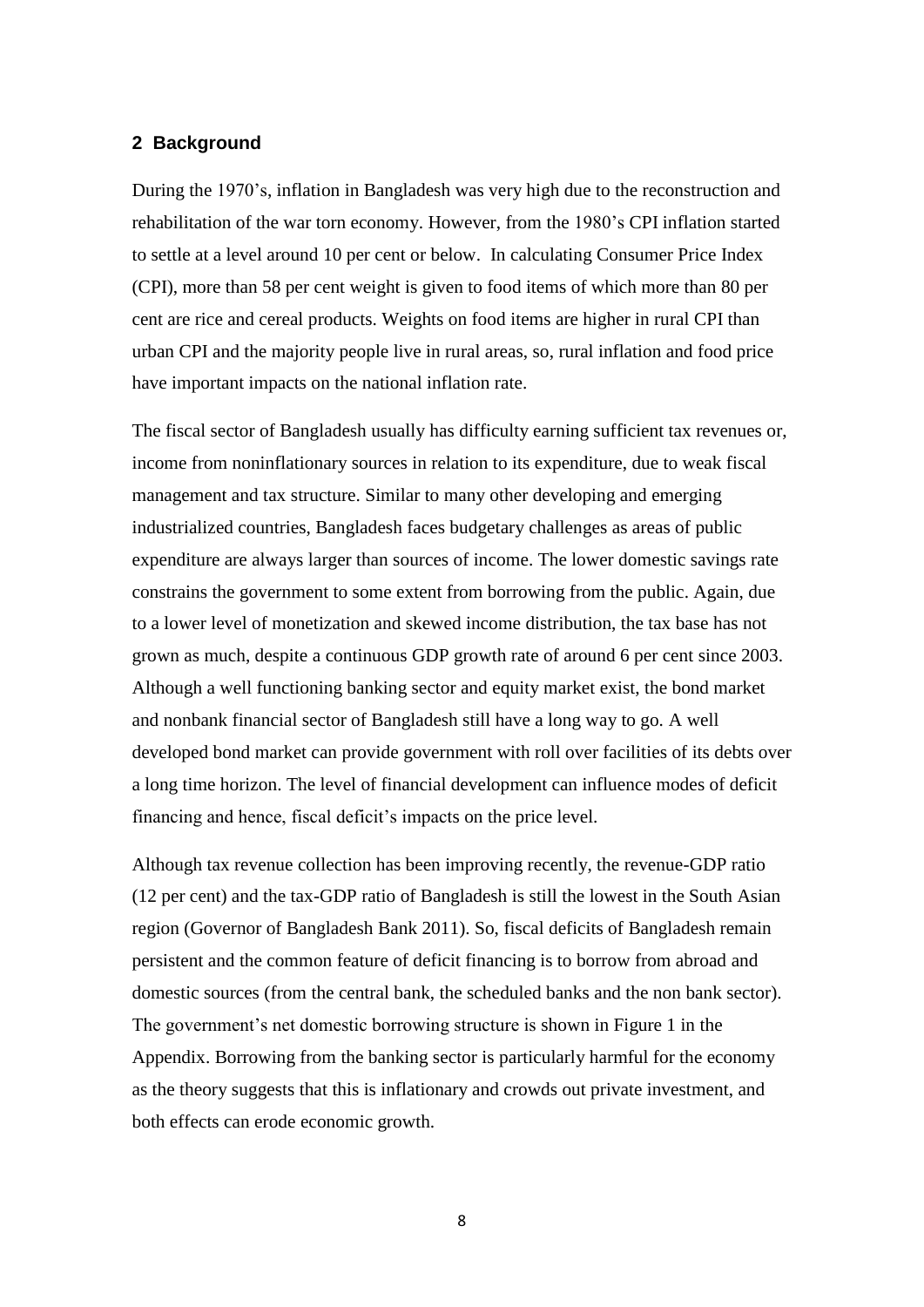#### **3 Model**

Sargent and Wallace (1982) show that the relationship between inflation and fiscal deficits is dynamic since the government can allocate seigniorage inter temporally by borrowing. When fiscal policy is set independently, deficits determine the present value of seignorage to finance them but not necessarily determine the current level of seignorage and inflation. So, the current deficit is not necessarily related to current inflation. Using a small open economy version of general equilibrium models surveyed by Ljungqvist and Sargent (2000), a parsimonious and testable specification of the long run relationship between deficit and inflation is derived by Catao and Terrones (2005). In the model, households maximize lifetime utility subject to an inter-temporal budget constraint. The government, on the other hand, finances its spending by tax collection, bond issuance or by printing money. Finally, after some algebraic manipulations, the authors show, economy wide budget constraint and stationary equilibrium imply that inflation is proportional to the product of the ratio of government budget deficit to GDP and the inverse of the narrow money to GDP. Or, equivalently, inflation is directly proportional to the ratio of budget deficit over money supply which can be expressed as:

$$
\pi = \alpha \frac{(G - T)}{M} \tag{1}
$$

Where,  $\pi$  = rate of inflation, G - T = government expenditure – tax revenue = budget deficit, M= money (narrow money) and  $\alpha$  = semi elasticity parameter.

Following Catao and Terrones (2005), this particular specification of the relationship between inflation and budget deficit is used in this paper because this is less *ad hoc* than the previous standard practice of scaling the deficit by GDP and it also seems empirically relevant. In terms of methodology, this paper uses the more recent technique - autoregressive distributed lag (ARDL) structure (Pesaran & Shin 1995, 1999; Pesaran et al. 1996; Pesaran 1997; Pesaran et al. 1998) in which dependent and independent variables appear in the right hand side of equation with lags p and q respectively:

$$
\pi_t = \alpha + \sum_{k=1}^p \gamma_k \pi_{t-k} + \sum_{j=1}^m \sum_{i=0}^{q_j} \delta_{ji} X_{j,t-i} + DER_t + \varepsilon_t \tag{2}
$$

Where,  $\pi_t$  is the inflation rate at time t and  $X_i$  denotes the explanatory variables such as Ln(real GDP), weighted inflation of trade partner countries, and fiscal deficits  $\left[\frac{(G-T)}{M}\right]$ .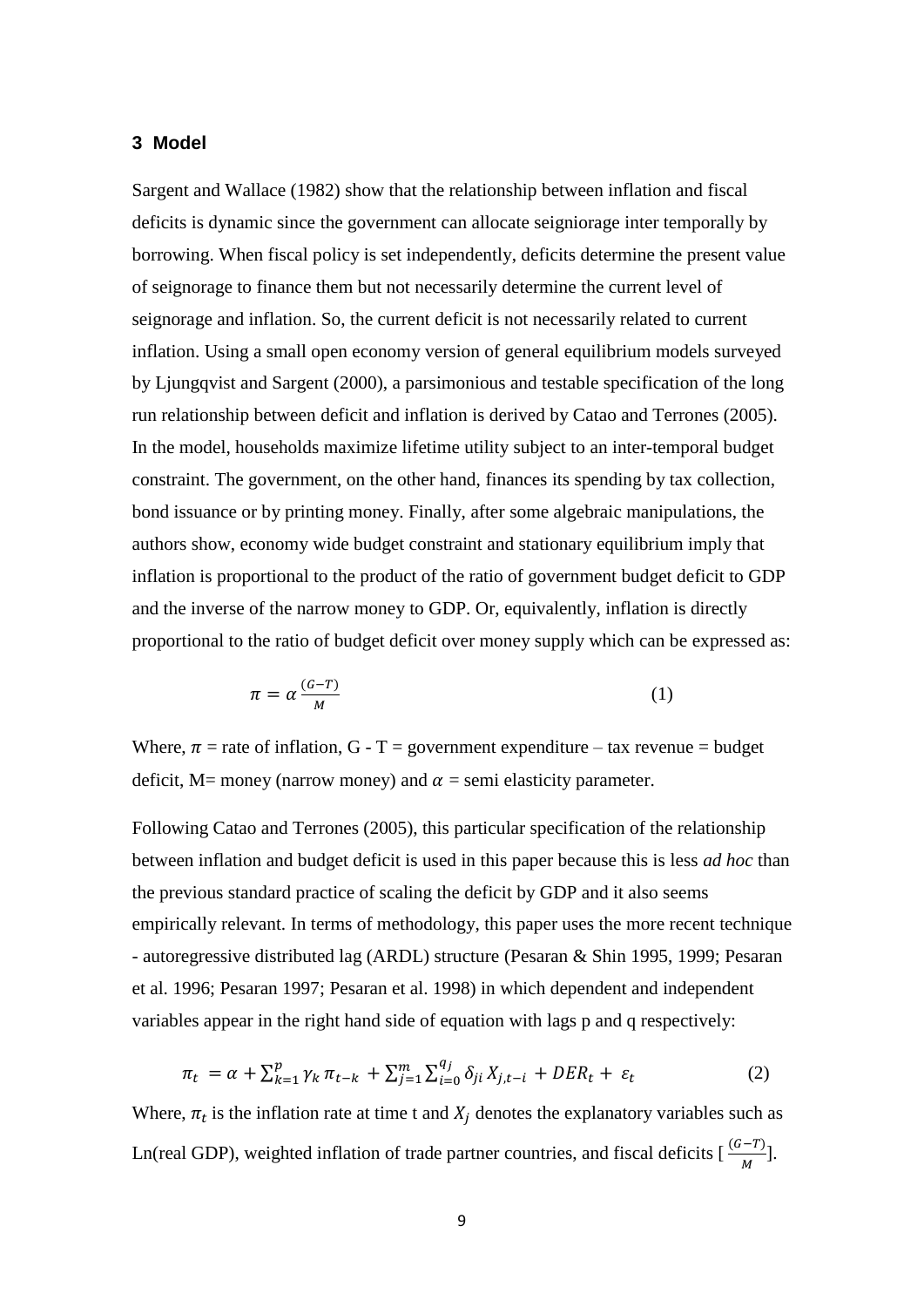The dummy variable  $DER_t$  is to control for exchange rate regime. The model does not include oil price as the oil price is administered by the government in Bangladesh, so, it is unlikely that the real effects of oil price fluctuations on inflation can be observed in Bangladesh. The subsidy given to oil price may already be captured by the budget deficit term. So, oil price, a commonly used variable in many inflation models is not included here. The wage rate is also not included in the model as Bangladesh has abundant cheap labour similar to many other developing countries.

The ARDL approach allows rich dynamics in the way inflation adjusts to changes in fiscal deficits and other variables and mitigates the contemporaneous causation from the dependent variable (inflation) to the independent variables which might bias the estimates (Catao &Terrones 2005; Banaerjee et al. 1993). There are several advantages of using the ARDL approach which motivate this study to adopt it.

The ARDL approach is advantageous than the conventional Johansen (1998) and the Johansen and Juselius (1990) approach because the conventional approach estimates the long run relationship within a system of equations while the ARDL estimates use a single reduced form equation (Pesaran & Shin 1995). Wickens and Breusch (1988) show that Engle and Granger two step procedure of estimating long run relationship is unnecessary. Rather, a simultaneous estimation of long run and short run parameters can give efficient long run estimation. Second, in ARDL approach, the test of the existence of any relationship among the underlying variables at levels can be done irrespective of whether the variables are purely  $I(0)$ , purely  $I(1)$  or mutually cointegrated (Pesaran et al 2001). The underlying statistic in this procedure is Wald or F statistic in the generalised Dickey-Fuller regression which shows the significance of the lagged level of variables in a conditional (unrestricted) equilibrium correction model (ECM). Third, in this approach different variables can have different optimal lags, which is not possible in standard co-integration tests. Finally, the ARDL approach can be applied for small sample time series data (Duasa 2007) such as 30 to 80 observations, and critical values for small sample have been developed by Narayan (2004).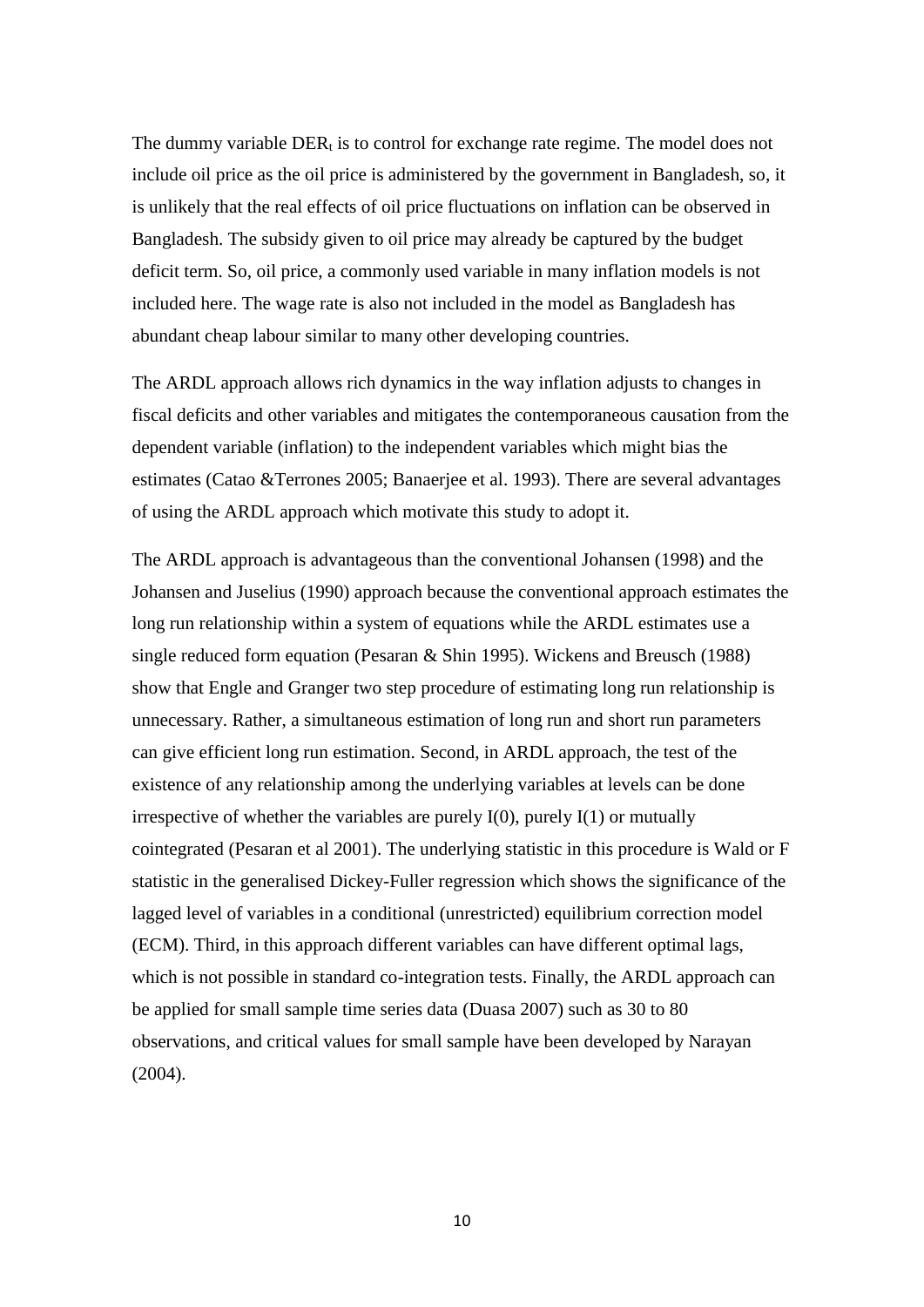The ARDL co-integration approach (Pesaran et al. 2001) involves estimating an unrestricted (conditional) error correction version of the ARDL model which can be written as:

$$
\Delta \pi_t = \alpha_0 + \sum_{i=1}^n \rho_i \Delta \pi_{t-i} + \sum_{i=0}^n \theta_i \Delta b d_{t-i} + \sum_{i=0}^n \varphi_i \Delta ln R GDP_{t-i} +
$$
  

$$
\sum_{i=0}^n \lambda_i \Delta M INF_{t-i} + \delta_1 \pi_{t-1} + \delta_2 bd_{t-1} + \delta_3 ln R GDP_{t-1} + \delta_4 M INF_{t-1} + \delta_5 DER_t + \vartheta_t
$$

$$
(3)
$$

Where,  $\pi_t$  = inflation at time t;

$$
bd_t = \frac{budget \,deficits}{money \, supply} = \frac{Government \, expenditure-revenue}{M2} \quad \text{at time t};
$$

 $lnRGDP_t = ln(Real GDP)$  at time t;  $MINF_t =$  weighted foreign inflation rate (from Bangladesh' major import partners) at time t and the dummy variable  $DER<sub>t</sub>$  is to control for exchange rate regime.  $\Delta$  is the first difference operator and p is the optimal lag length.  $\vartheta_t$  is the error term.

The F test is used to test for the existence of long run relationship among the variables in the model with an intercept but no trend. Here, the null hypothesis is no cointegration that is;

H<sub>0</sub>:  $\delta_1 = \delta_2 = \delta_3 = \delta_4 = 0$  (no long run relationship exists) and the alternative is, H<sub>1</sub>:  $\delta_1 \neq \delta_2 \neq \delta_3 \neq \delta_4 \neq 0$  that is, a long run relationship exists between the dependent and explanatory variables in the model.

The F test has non-standard distribution and the value depends on-

(i) whether the variables are  $I(0)$  or  $I(1)$ , (ii) whether there is an intercept and/or trend included in the model and (iii) the number of regressors.

The calculated F statistic is compared with the critical values calculated by Pesaran et al. (2001). There are two types of critical values; lower bound critical values for I(0) series, and upper bound values for I(1) series. A decision can be made without knowing the orders of the series (whether  $I(0)$  or  $I(1)$ ). The decision rule is: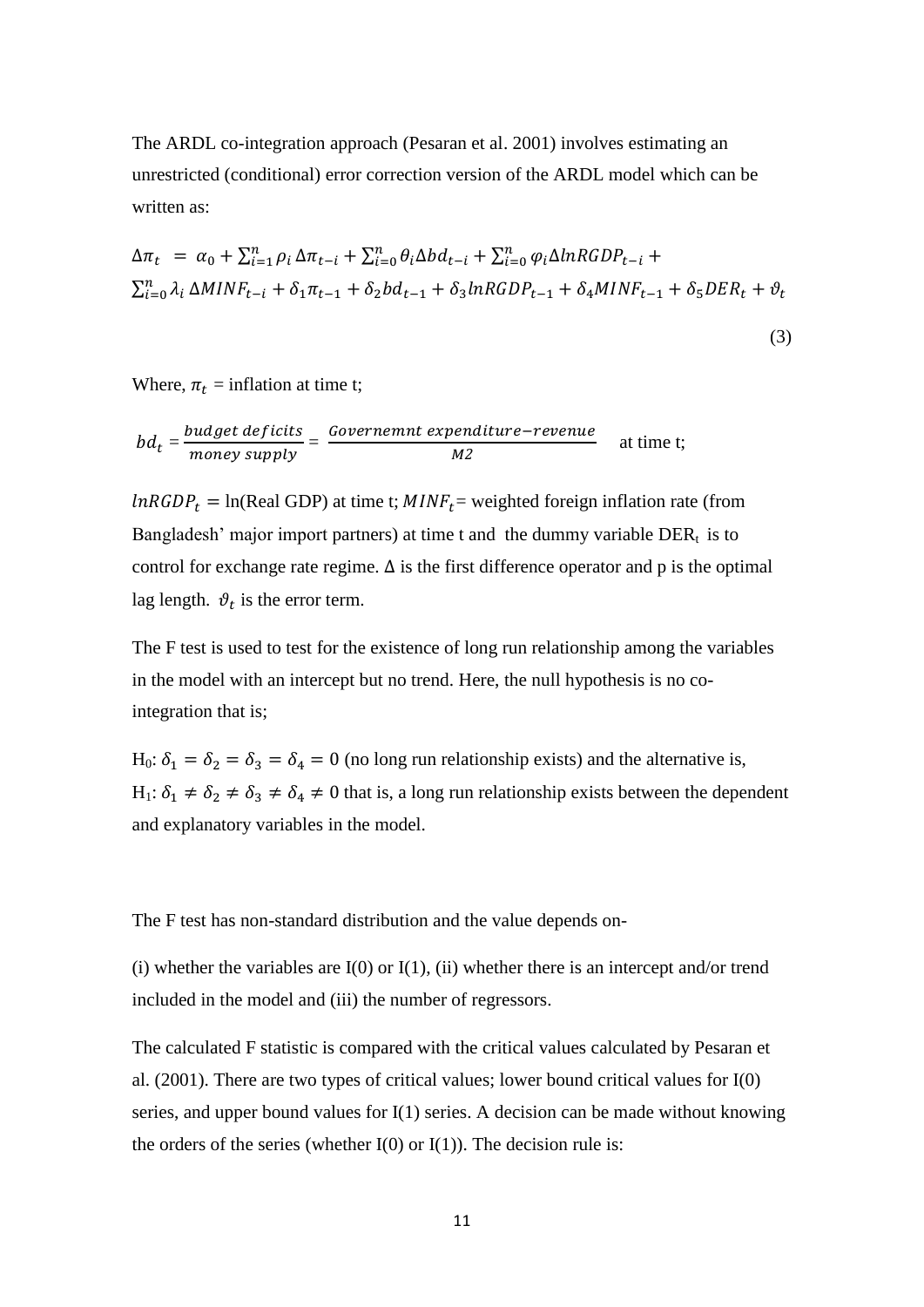if calculated  $F$  > upper bound critical value, reject null and conclude that cointegration exists in the model. If the F value falls within  $I(0)$  and  $I(1)$  value band, then it is inconclusive, no decision can be made about cointegration. In this situation, we need to do unit root tests to know the orders of all series.

If evidence in the first step suggests the existence of long run relationship, then we move to second step to estimate the long run and short run parameters of the inflation model. The econometric software that conveniently selects the optimal lag structure for ARDL model for each of the conventional model selection criteria, after setting maximum lags, is Microfit (Pesaran & Pesaran 1997) and this paper estimates the ARDL model, using Microfit 4. One benefit of using Microfit is, after having cointegration, Microfit calculates the long run parameters from the underlying short run model with the standard errors and t-ratios automatically.

#### Long run and short run model

Given that the long run relationship exists among the variables, we estimate the long run parameters of the model through estimating the following ARDL  $(m,n,p,q)$  model:

$$
\pi_{t} = \alpha_{0} + \sum_{i=1}^{m} \alpha_{1} \pi_{t-i} + \sum_{i=0}^{n} \alpha_{2} b d_{t-i} + \sum_{i=0}^{p} \alpha_{3} l R G D P_{t-i} + \sum_{i=0}^{q} \alpha_{4} M I N F_{t-i} + \alpha_{5} D E R_{t} + \omega_{t}
$$
\n(4)

Here, the variables are as previously defined. The order of the lags in the ARDL model can be selected by Akaike Information Criterion (AIC) or Schwarz Bayesian criterion (SBC) or Hannan-Quinn (HQ) criterion. SBC is known as more parsimonious than AIC and here, we choose SBC criterion to decide the lag structure of the ARDL model. Pesaran and Shin (1999) recommend 2 as the maximum lags to choose for annual data. From this, lag length that minimizes the SBC is selected.

With the presence of cointegration, we estimate the short run dynamics of the model by constructing an error correction model in the form: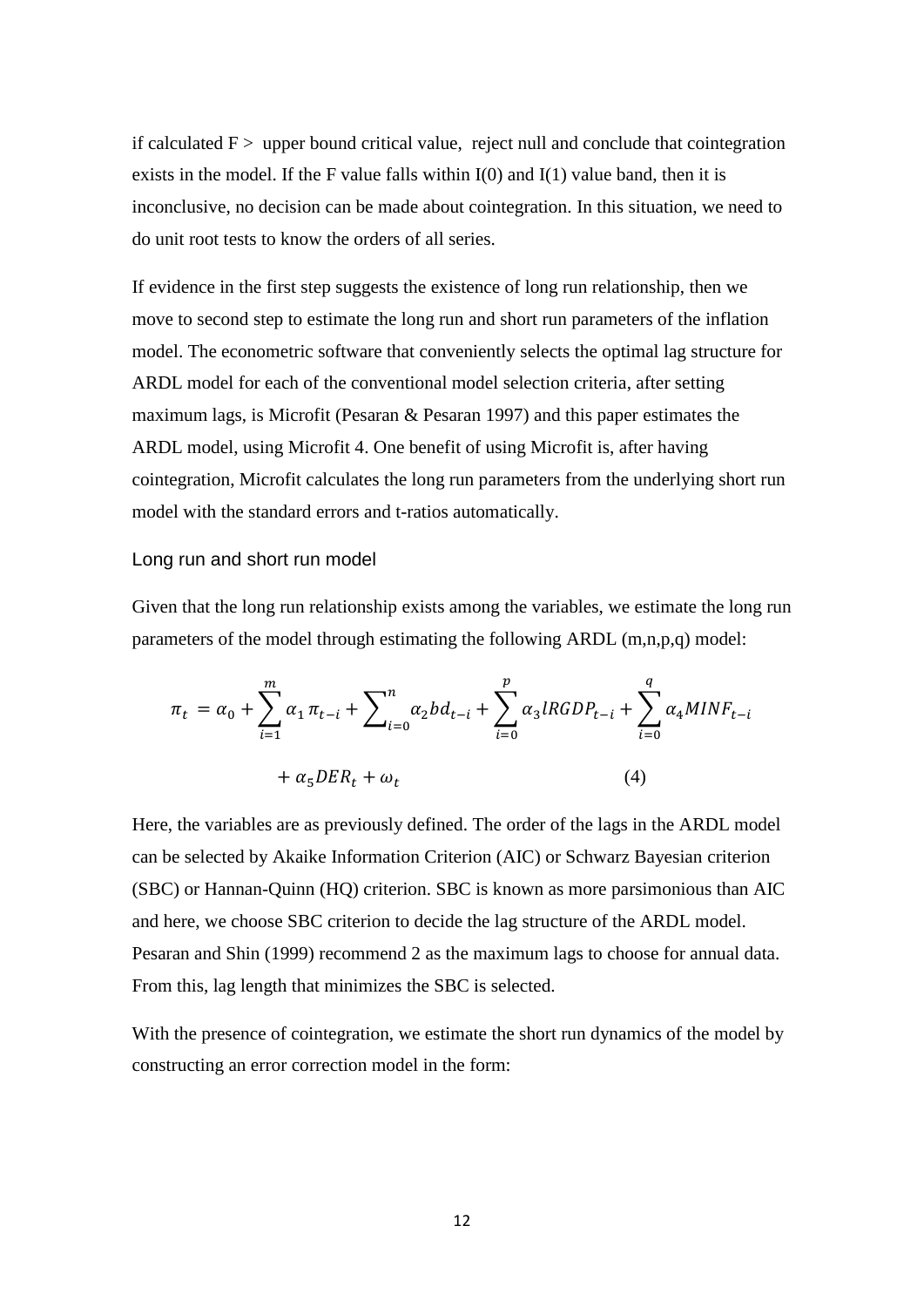$$
\Delta \pi_t = \beta_0 + \sum_{i=1}^n \beta_1 \Delta \pi_{t-i} + \sum_{i=0}^n \beta_2 \Delta b d_{t-i} + \sum_{i=0}^n \beta_3 \Delta l R G D P_{t-i} + \sum_{i=0}^n \beta_4 \Delta M I N F_{t-i} + \beta_5 D E R_t + \psi E C M_{t-1} + \varepsilon_t
$$
\n(5)

Where,  $ECM_{t-1}$  is the error correction term, defined as:

$$
ECM_t = \pi_t - \alpha_0 - \sum_{i=1}^m \alpha_i \pi_{t-i} - \sum_{i=0}^n \alpha_i bd_{t-i} - \sum_{i=0}^p \alpha_i lRGDP_{t-i} - \sum_{i=0}^q \alpha_i MINF_{t-i}
$$

Here,  $\Delta$  is the first difference operator and  $\beta$  parameters are to describe the short run dynamics of the model. The error correction coefficient  $\psi$ , lying between (-1<  $\psi$  < 0) , measures the speed of adjustment.

#### Data

The model is analysed using annual data from period 1974-2010. GDP is an important series for the proposed model but quarterly GDP data for Bangladesh is not available. The quarterly budget deficit data is also not available over all the years of our study. Consequently, this study uses annual data for its analysis. The variable inflation rate  $(\pi_t)$  in this model is the annual percentage change in Consumer Price Index (CPI) :

$$
\pi_t = \frac{CPI_t - CPI_{t-1}}{CPI_{t-1}} * 100
$$

Inflation data is taken from World Economic Outlook (WEO) database. The variable  $bd_t$  is calculated as  $\frac{a-1}{M^2}$  where G is the general government expenditure and T is the general government revenue, hence the difference is the budget deficit which is scaled by M2 money. Here, budget deficit data from 1980 -2010 is collected from World Economic Outlook database which follows the definition of budget deficits given in the IMF Government Finance Statistics Manual (GFSM). The deficit data from 1974-1979 is taken from publications of the Ministry of Finance, Bangladesh. The M2 data is collected from the World Development Indicators (WDI) database. The definition of M2 in case of Bangladesh is: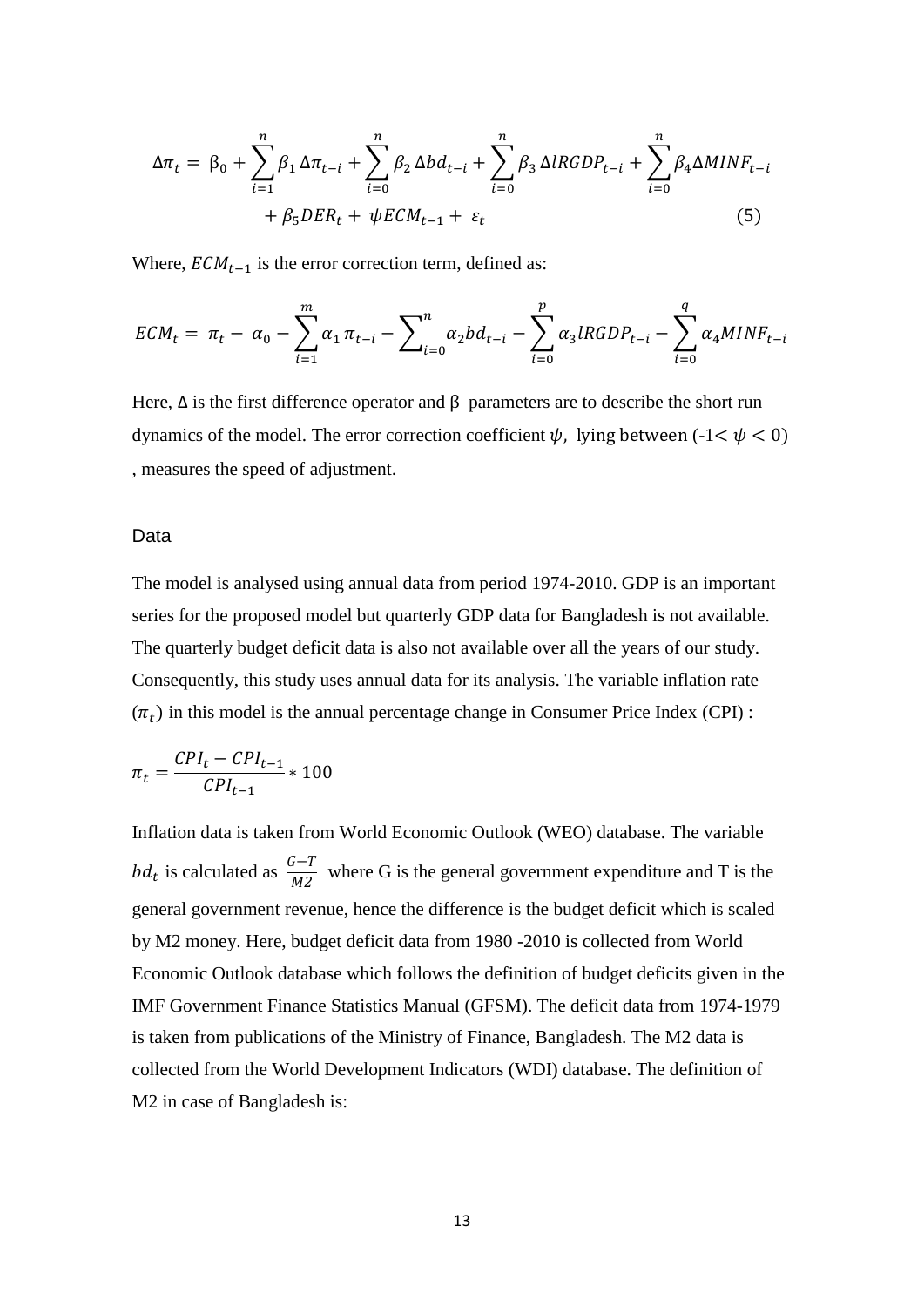$M2 = M1$ + time deposits = (Currency outside banks + deposit of financial institutions with Bangladesh Bank  $+$  demand deposits)  $+$  time deposits.

The lRGDP is ln(Real GDP) (GDP at constant 2000 price measured in local currency, Taka) and MINF is the CPI inflation rate of Bangladesh's major import partners. Inflation in import partner countries can influence Bangladesh's inflation through imports from these countries. Annual data for these two variables have been taken from WDI, International Financial Statistics (IFS), and Direction of Trade Statistics (DOTS) databases. The variable MINF is calculated as:

$$
MINF_t = \sum_{j=1}^{5} inflation_j(\frac{import from country j}{total imports})
$$

Here, annual inflation rates of five countries (India, China, Singapore, Hong Kong and Japan) from where Bangladesh imported most during the period of the study are considered. Weights ( $\frac{i}{1}$  $\frac{61 \text{ H} \cdot \text{H}}{\text{total imports}}$ ) have been calculated using import volume from these countries. Hence, MINF is an import weighted foreign inflation rate.

The dummy variable DER is included in the model to control for exchange rate regime. Bangladesh adopted the floating exchange rate system in 2003 abandoning earlier fixed pegged system to make monetary policy more effective in the context of growing economic liberalization. Hence, DER= 0 for 1974-2002 (fixed exchange rate) and DER=1 for 2003-2010 (floating exchange rate regime).

#### **4 Empirical results and discussion**

In the first step we carried out the cointegration test by estimating equation (3) for the period 1974-2010 whilst ensuring that there was no evidence of serial correlation as emphasized by Pesaran et al. (2001). The lag length was chosen by minimizing the Schwarz Bayesian criterion. Since we have annual data with 37 initial observations, we chose 2 as the maximum lags. Here we find, lag 1 minimizes the SBC, and hence, is chosen as the optimal lag. Result of the F test is presented in Table 1 along with the corresponding critical values. The critical values calculated by Pesaran et al. (2001) are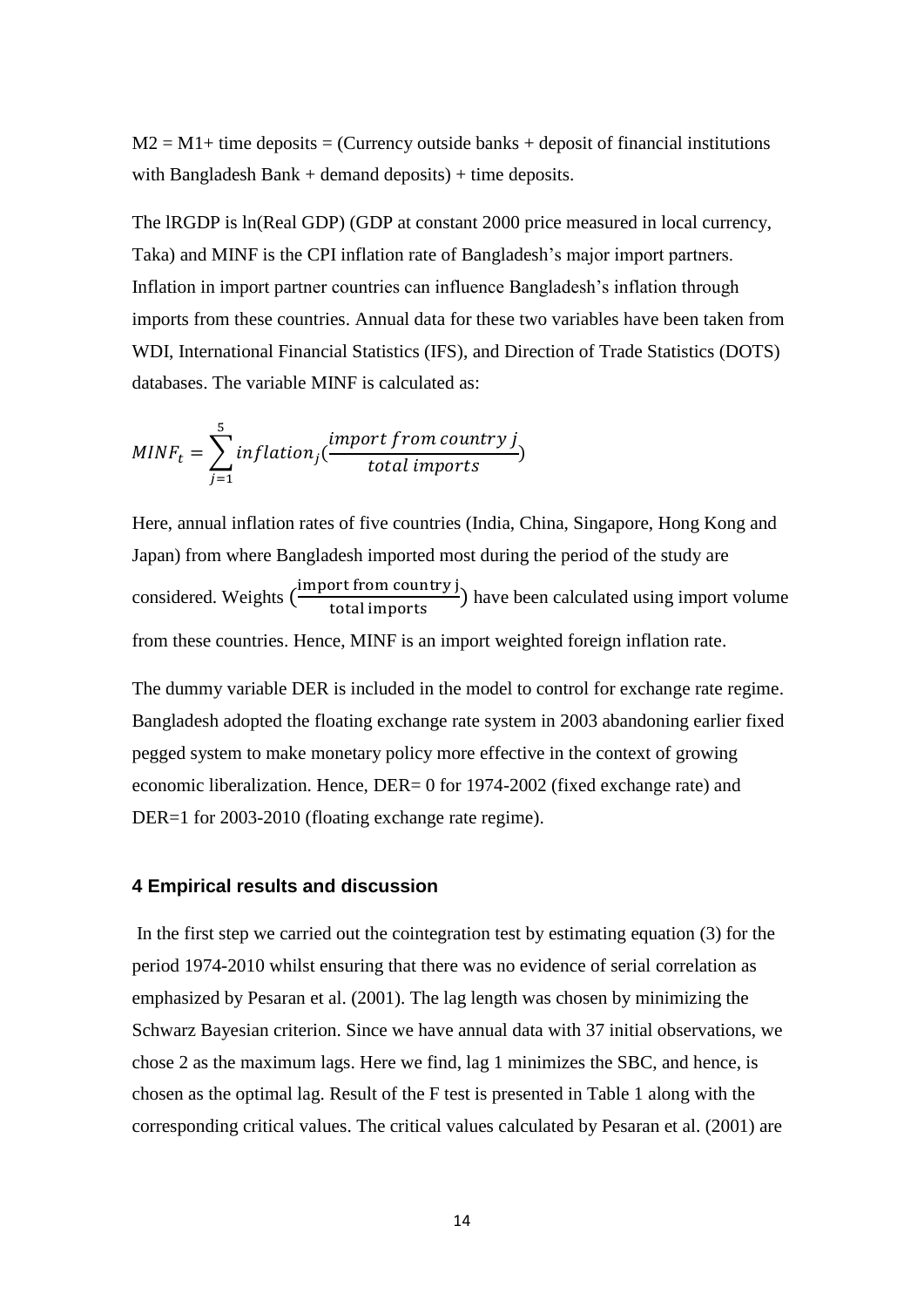| (Lag length selected by SBC) |       |     | Bound critical values<br>(restricted intercept $\&$<br>no trend) |       |       |
|------------------------------|-------|-----|------------------------------------------------------------------|-------|-------|
| <b>Test</b><br>statistics    | value | lag | Significance level                                               | I(0)  | I(1)  |
| $F-$<br>statistics           | 8.54  |     | a<br>1% (Pesaran et al. 2001)                                    | 3.56  | 4.66  |
|                              |       |     | h<br>1% (Narayan 2004)                                           | 4.522 | 5.792 |
|                              |       |     | a<br>5%                                                          | 2.79  | 3.67  |
|                              |       |     | b<br>5%                                                          | 3.160 | 4.218 |

#### Table 1 **Cointegration test (F-test)**

based on 1,000 observations with 40,000 replications. So these critical values are not suitable for a small sample study like this.

However, critical values for small sample F test are calculated by Narayan (2004) from 30 to 80 observations based on the same GAUSS code used by Pesaran et al. (2000) which are also reported in Table 1. The calculated F statistic  $(8.54)$  is greater than upper bound critical value (5.792) at 1% level. So we reject the null hypothesis and conclude that a long run relationship (cointegration) between the dependent variable and independent variables exists in the model, tested at 1% level.

Since we have evidence of cointegration in the first step, we move to the next step of estimating the ARDL model to get the long run and short run dynamics of inflationbudget deficit relationship. The calculated long run parameters and corresponding standard errors (in parentheses) are reported in Table 2. Here, inpt is the intercept term.

The ARDL lag structure (2, 0, 0, 0) is automatically selected based on Schwarz Bayesian criteria, after setting 2 as the maximum lags to be used. However, the lag structures selected by the AIC and Hannan- Quinn criterion appear the same as those selected by the SBC in this study. From Table 2 we see that, budget deficits scaled by M2 money and the log of real GDP affect the long run inflation rate significantly.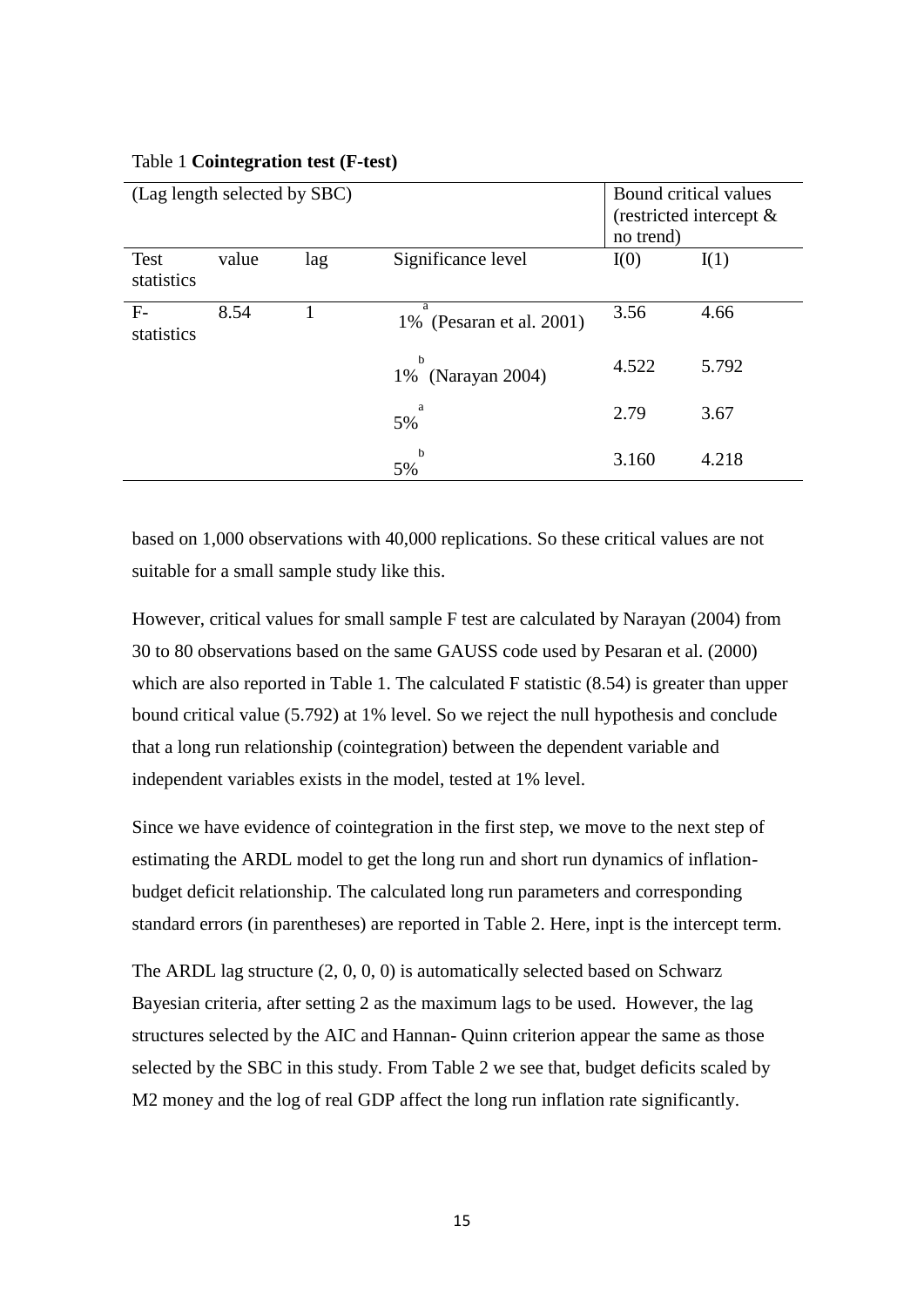#### Table 2 **Long run model**

| Dependent variable is $\Pi$ (inflation rate) |                      |         |  |
|----------------------------------------------|----------------------|---------|--|
| Regressors                                   | Coefficients         | P-value |  |
| bd                                           | 5.99*<br>(3.384)     | .087    |  |
| <b>IRGDP</b>                                 | $-7.47**$<br>(1.414) | .000    |  |
| <b>MINF</b>                                  | 0.24<br>(.181)       | .196    |  |
| <b>DER</b>                                   | 5.85**<br>(1.363)    | .000    |  |
| inpt                                         | 59.76**<br>(10.574)  | .000    |  |

#### **ARDL(2,0,0,0) selected based on Schwarz Bayesian Criterion**

\*\* & \* denote significant at 1% and 10% respectively.

The coefficient of the ratio (G-T)/M2 is positive and significant at 10 per cent level which implies that fiscal theory of price level works in Bangladesh in the long run. A one unit increase in the ratio budget deficit over M2 increases inflation by 6 percentage points in the long run, holding the effects of all other variables constant. So, the fiscal deficit is an important determinant of Bangladesh's inflation. As fiscal theory argues, an increase in the budget deficit, with no possibility of revenue surplus, will lead the government to borrow more either from the central bank or from the private sector by issuing debt instruments. Seignorage as well as other public debt instruments have inflationary effects on the economy. So, the result is similar to the theory. The result of this study is consistent with Habibullah et al. (2011) who investigate the budget deficitinflation relationship among 13 Asian countries; including Bangladesh and find that budget deficit granger causes inflation in Bangladesh both in the long and short run. The conclusion of Catao and Terrones (2005), who find the deficit-inflation relationship as positive and significant, and particularly strong for developing countries, is also in line with this study.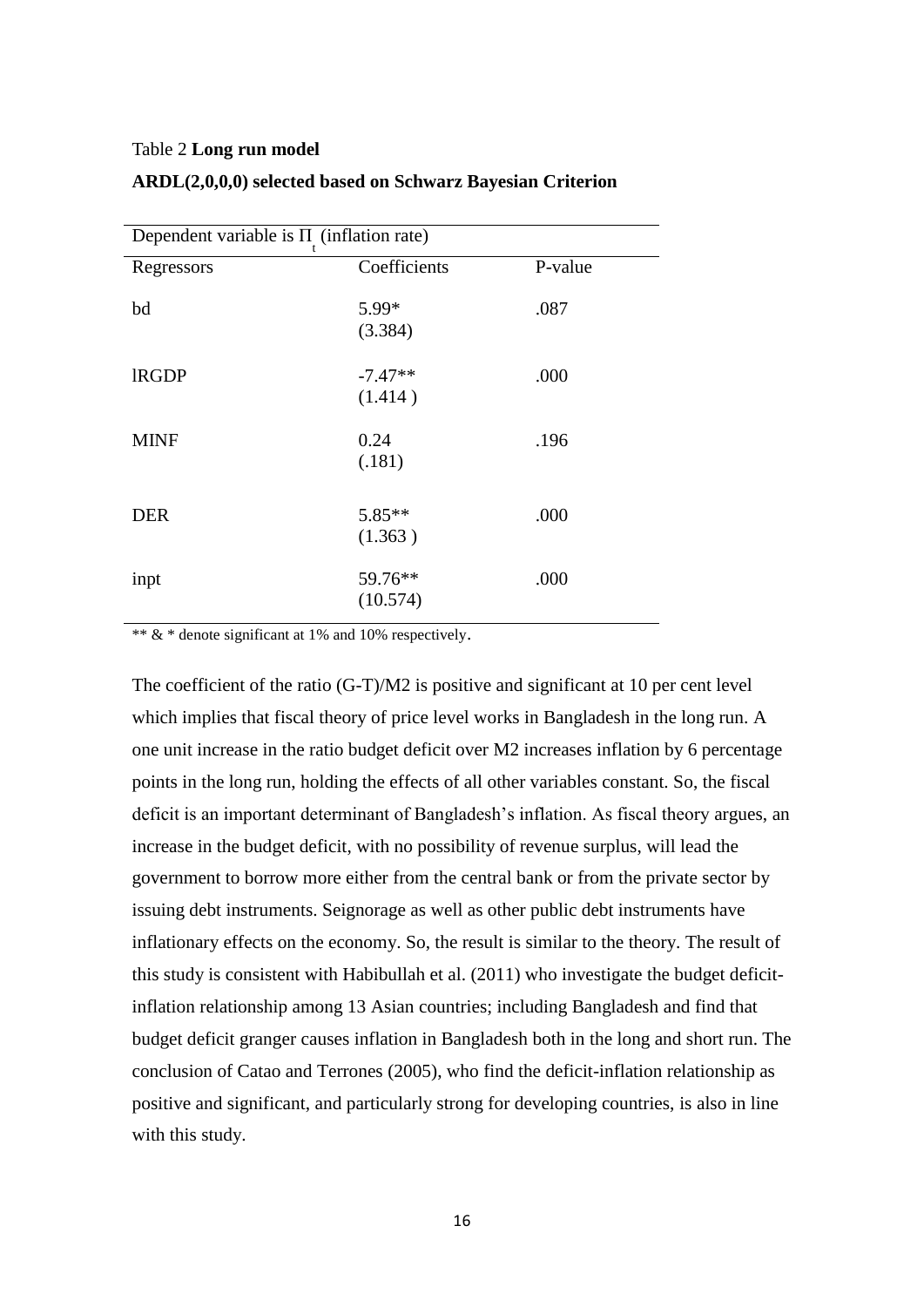The coefficient of  $ln(RGDP)$  is negative and significant at 1 per cent level. The study finds that if real GDP or output increases by 1 per cent then inflation decreases by 7.5 percentage points approximately in the long run, holding all other effects on inflation constant. It is typical in the non FTPL literature to consider budget deficit as a per cent of GDP (budget deficit/GDP). The approach taken in this paper models the effect of budget defcit/M2 (= bd) which is the core of the FTPL literature in addition to GDP. Hence, this is a generalization of the existing literature.

The significant negative effect of real GDP indicates the important role of the supply side in the determining inflation dynamics of Bangladesh. This result is similar to Akhtaruzzaman (2005) who also finds a strong deflationary effect of real output in Bangladesh economy. The increase in GDP, especially the high growth in agricultural output significantly reduces the upward pressure on general price level of the economy. For industrialized countries, the relation between inflation and output gap is expected to be positive following expectation augmented Phillips curve but the relation is expected to be reversed in the case of Bangladesh, a predominantly agricultural economy<sup>2</sup>. An increase in agricultural output due to favourable weather can reduce agricultural prices. Hence industrial output is also expected to increase as raw material costs and urban wage demand should decrease (Akhtaruzzaman 2005).

Rising inflation in Bangladesh is largely dominated by food price inflation (Shahiduzzaman 2009). As Akhtaruzzaman (2005) explains, an increase in real output or income increases the demand for real money balances for transactions which in turn decreases the price level. The highly significant negative effect of real output on long run inflation implies a concave upward sloping aggregate supply curve as shown in Figure 2 in the Appendix , indicating strong supply side effects. Figure 2 depicts that as real output increases, the change in price level decreases. Since real GDP has significant impact on inflation, the hypothesis – inflation is a purely monetary phenomenon, is not very robust in the case of Bangladesh.

Inflation rate in the countries from which Bangladesh imports most is expected to have some positive impacts on Bangladesh's inflation through imports from those countries.

<sup>&</sup>lt;sup>2</sup> The sectoral contribution of agriculture to GDP in FY 2008-2009 was approximately 21 per cent and 48 per cent of total labour force is engaged in agriculture (Bangladesh Economic Review 2010).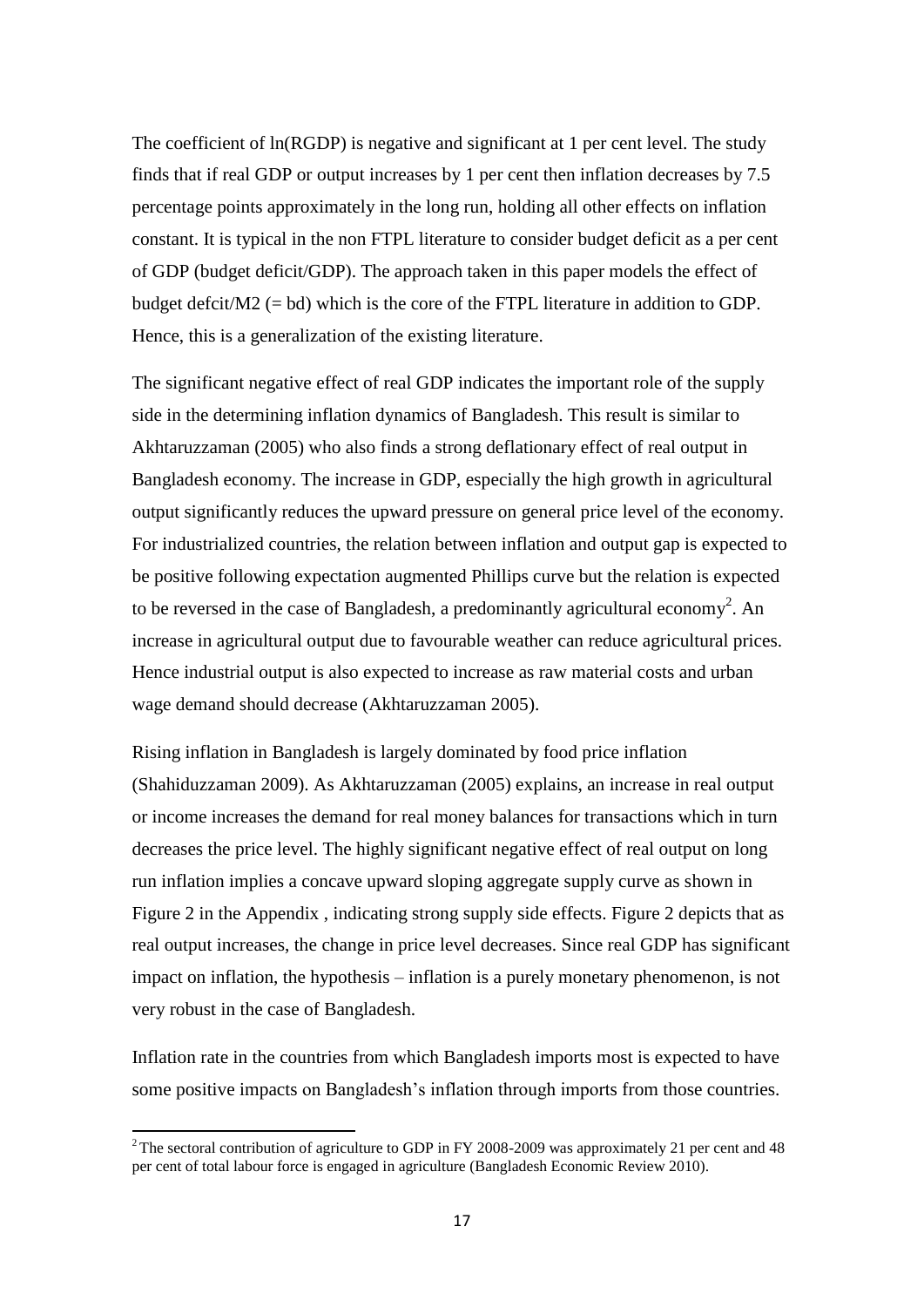Here the coefficient of foreign inflation has the positive sign as expected and indicates that a one percentage point increase in foreign inflation will increase domestic inflation by 0.24 percentage points but this coefficient appears insignificant. The World Bank (2008) points out that rising global price may not increase domestic price level to the same extent for several reasons such as the weakening dollar, domestic infrastructure and price stabilization policies. In this study we see that the effect of import partner countries' inflation on domestic inflation rate is insignificant. This indicates that Bangladesh has variable tariffs on food imports in order to stabilize the domestic price level. So the transmission of foreign inflation to domestic inflation is less or insignificant in the case of Bangladesh. Petroleum and petroleum products are important import items for Bangladesh, but they are given small weights in CPI (4 per cent) (Akhtaruzzaman 2005). So, even when the petroleum price fluctuates in the international market, the domestic price of petroleum remains stable. The result of this paper is consistent with the inflation study by Akhtaruzzamn (2005) which finds no cointegration between domestic inflation and foreign price level.

#### **Error correction model**

The short run inflation dynamics and speed of adjustment are presented in Table 3 with the results of a number of diagnostic tests applied to the error correction (short run) model. The values in parentheses are standard errors of the short run parameters and the values inside the square brackets in the diagnostic test part are p-values of the respective tests.

In contrast to the long run model, the effect of budget deficits on inflation is insignificant or less significant in the short run. The coefficient of the ratio of budget deficit over M2 is still positive but insignificant, implying that fiscal theory of price level works in Bangladesh's case only in the long run, not in the short run. The government is able to shift its debt inter temporally. As Sargent and Wallace (1981) stress, a persistent budget deficit is inflationary in the long run, not necessarily in the short run. Instead of seignorage, the government can rely more on debt instruments (domestic and foreign) in the short run to finance persistent budget deficits.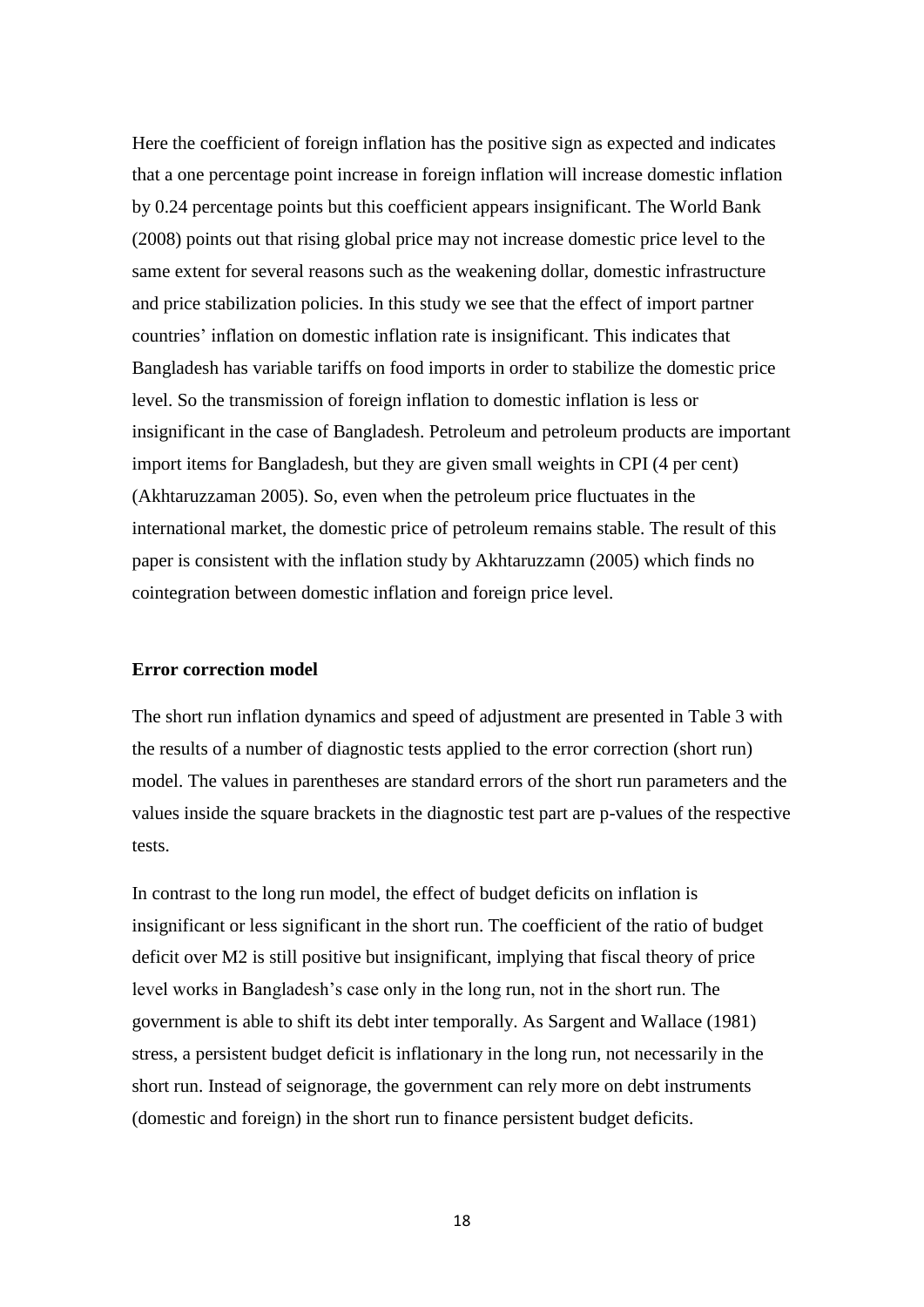| Dependent variable d∏                                         |                   |         |
|---------------------------------------------------------------|-------------------|---------|
| Regressor                                                     | Coefficient       | P-value |
| $d\Pi$<br>$t-1$                                               | $0.32**(.05996)$  | .000    |
| dbd                                                           | 5.9 (3.7027)      | .123    |
| dlRGDP                                                        | $-7.33**$ (1.385) | .000    |
| $d$ MIN $F_t$                                                 | $0.235$ $(.168)$  | .172    |
| dDER                                                          | $5.74**$ (1.4)    | .000    |
| dinpt                                                         | 58.63 (10.59)     | .000    |
| ecm<br>$t-1$                                                  | $-0.981**$ (.125) | .000    |
| <b>Diagnostic tests</b>                                       |                   |         |
| R-bar squared                                                 | 0.74              |         |
| DW statistics                                                 | 1.825             |         |
| Breusch-Godfrey LM test for<br>serial correlation $\chi^2(1)$ | $0.138$ [0.711]   |         |
| Functional form (Ramsey's<br>RESET test) $\chi$ 2(1)          | $0.217$ [0.641]   |         |
| Normality<br>$\chi^2(2)$                                      | 3.8795 [0.144]    |         |
| Heteroscedasticity $\chi$ 2(1)                                | 0.106<br>[0.745]  |         |

## Table 3 **Short run model (Error correction model) ARDL(2,0,0,0) selected based on Schwarz Bayesian Criterion**

\*\* indicates significant at 1% level.

Eventually it will reach the borrowing limit when all the repayments are due after a sufficiently long time. Then government has no alternative but to create money to meet its debt obligations. Thus the persistent budget deficit is inflationary in the long run, but may not be so in the short run.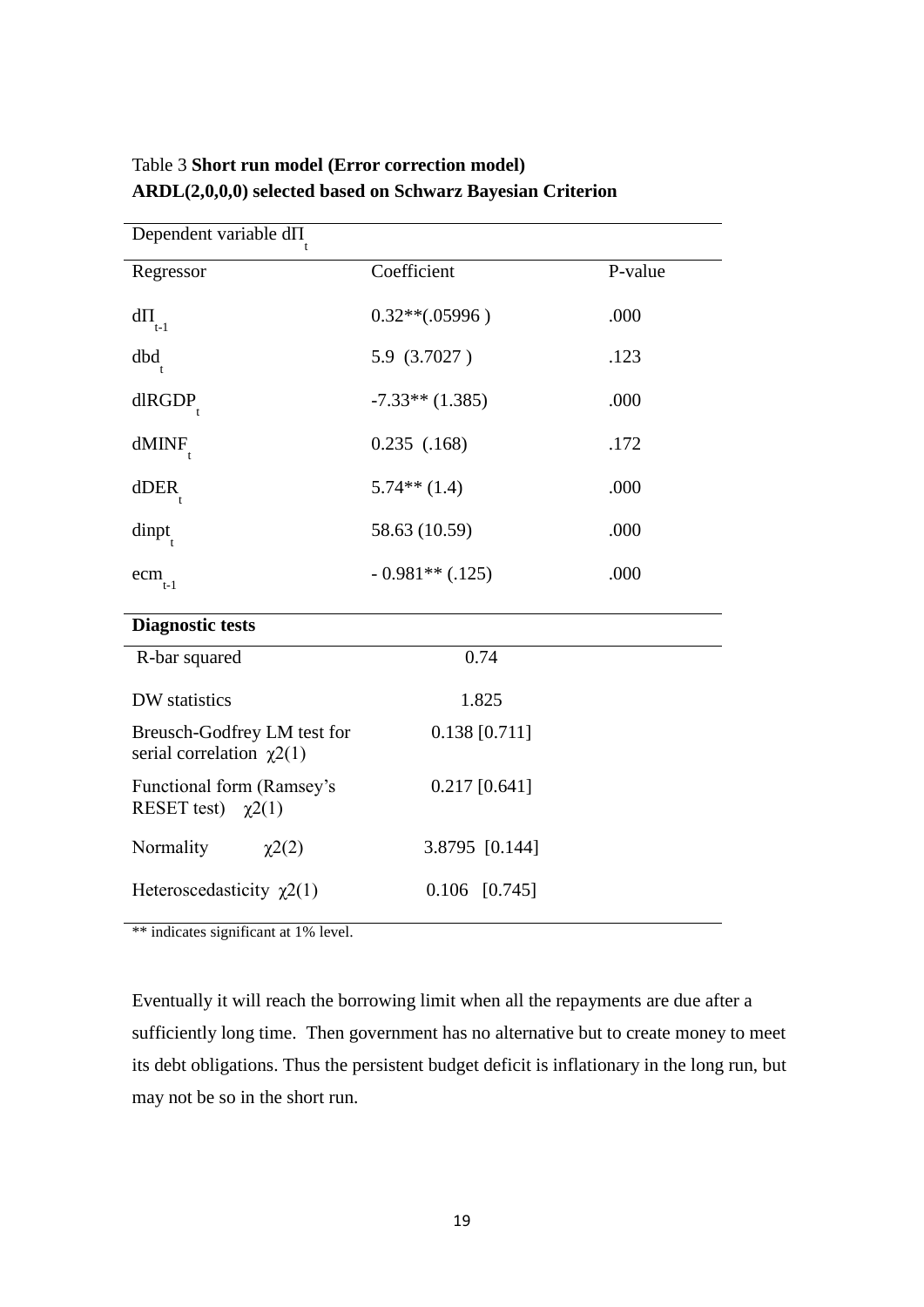However, to successfully and reliably explore the dynamic dimension of the relationship between the budget deficit and inflation, a long time series is required (Catao & Terrones 2005), but this is small sample time series study using annual observations due to unavailability of high frequency data.

The coefficient of the difference of lagged inflation  $(d\Pi_{t-1})$  is positive and significant at 1 per cent level indicating that inflation expectations are important determinants of short run inflation in Bangladesh. For a one percentage point increase in expected inflation, actual inflation increases by 0.32 percentage points, holding the effects of other factors on inflation constant. This finding is consistent with the findings of Begum (1991) and Akhtaruzzaman (2005) in the context of Bangladesh. The high significance of inflation expectations in determining the short run inflation dynamics reveals that expectationsaugmented Phillips curve relationship is effective for Bangladesh. If expected inflation increases, the short run Philips curve shifts upward resulting in an increase in inflation. This is also an indication that inflation is not purely a monetary phenomenon in the case of Bangladesh.

The short run effect of real GDP is significant at 1 per cent level, similar to the long run case but the magnitude of the effect is slightly lower than the long run case. The intercept term in the error correction model is also highly significant. Macroeconomic theory suggests that the exchange rate regime can have impacts in determining short run inflation. Here we find the effect of exchange rate regime on inflation is significantly positive. While fixing monetary policy, the central bank considers consumer price inflation which is a weighted average of the inflation for domestic goods and imported goods (Sorensen & Whitta-Jacobsen 2010):

$$
\pi_c = \gamma(\Delta e + \pi^f) + (1 - \gamma)\pi \text{ , where, } 0 \le \gamma \le 1
$$

 $\pi_c$  is the targeted inflation and  $\pi$  is the inflation from domestic goods.  $\pi^f$  is the foreign inflation. Any fluctuations in nominal exchange rate (hence,  $\Delta e$ ) under the floating regime affect domestic inflation through import price as can be seen from the equation above. Even if  $\pi^f$  is not important for short run inflation (here, the insignificant effect of MINF in the error correction model), import price can still affect domestic inflation by devaluation of Bangladesh's currency Taka. Hossain and Ahmed (2009) find a high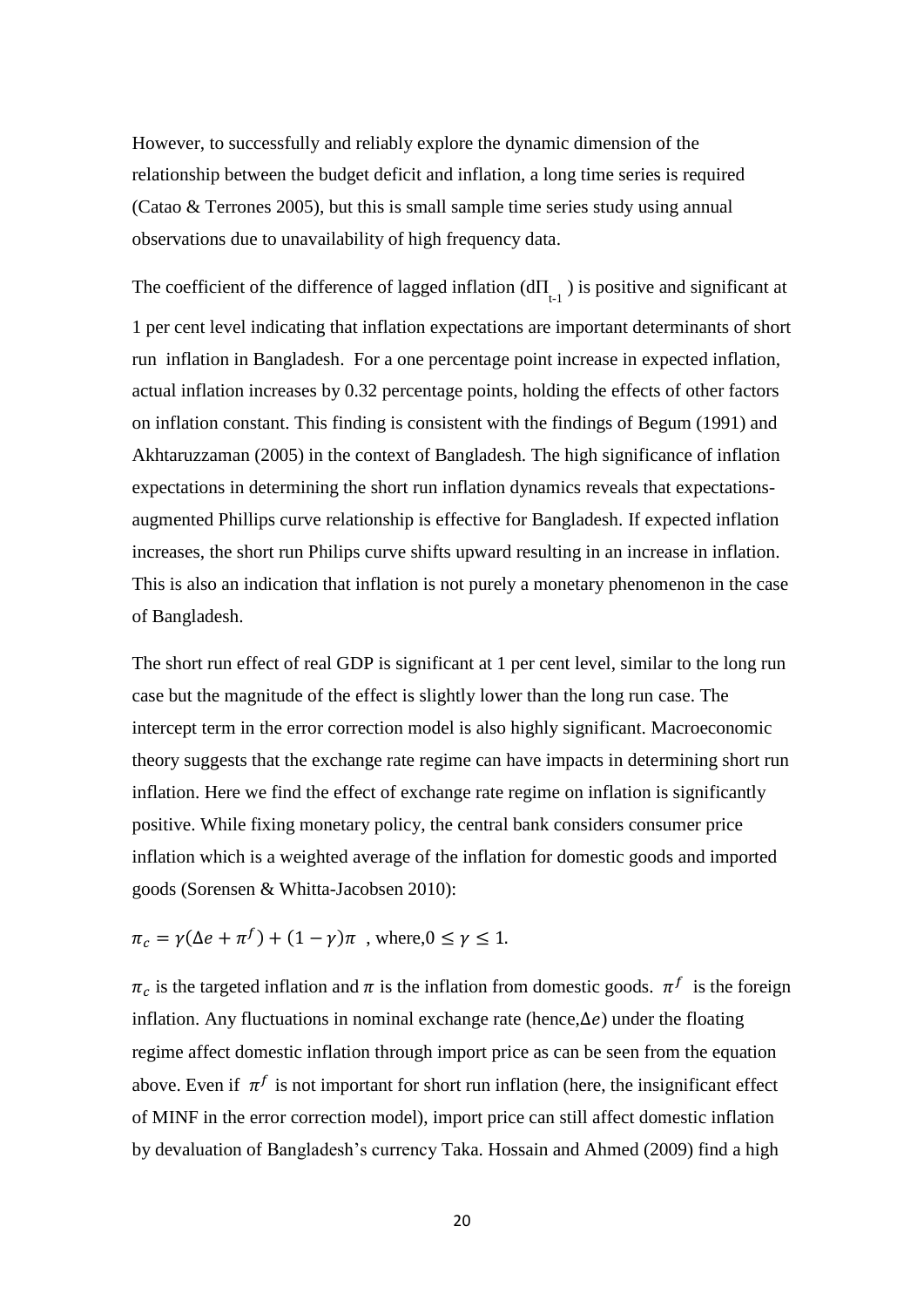pass-through coefficient for the Bangladesh Taka. So, any depreciation of Bangladesh Taka is easily translated into domestic inflation rate. Priyo (2009) shows that since the exchange rate regime change, the value of Taka has fallen by more than 20 per cent against the US dollar during the period when the US dollar itself was losing value. Thus, depreciation of the Taka during the floating exchange rate regime has significant impacts on the short run inflation dynamics of Bangladesh.

Finally, Table 3 shows the adjustment mechanism of inflation by the coefficient of error correction term (ecm<sub>t</sub>) which is highly significant (at 1 per cent level). Here, the empirical analysis is based on annual data and the high magnitude of error correction coefficient implies that a large portion of any deviation from long run equilibrium inflation is adjusted within a year. The adjustment coefficient -0.98 means, almost 98 per cent of the deviation of inflation rate from its long run equilibrium level is corrected within a year, tested at 1 per cent level. So, the speed of adjustment is very high.

The last part of Table 3 describes a battery of diagnostic tests to understand the validity of the result of error correction model. The adjusted R square shows around 74 per cent of the variation of data is explained by the model. The Durbin-Watson (DW) statistic (1.84) is close to 2, which roughly indicates that the model is free of autocorrelation problem. The Breusch-Godfrey LM test for serial correlation is more appropriate for dynamic models and we see, this model passes this test. The model also passes the Ramsey's RESET test for functional form, indicating that the model has a correct functional form. The model also passes Jarque-Bera normality test which means the residuals are normally distributed. So, the model has correct functional form and the residuals are normally distributed. The heteroscedasticity test shows there is no heteroscedasticity problem in the model.

## **5 Conclusion and policy implications**

The purpose of the study was to explore the fiscal deficit-inflation relationship in the case of Bangladesh and thereby, gain insights into the factors contributing to inflation in Bangladesh. The findings are more favourable to the fiscal-based inflation theory than previous inflation studies on Bangladesh. However, the overall findings imply that both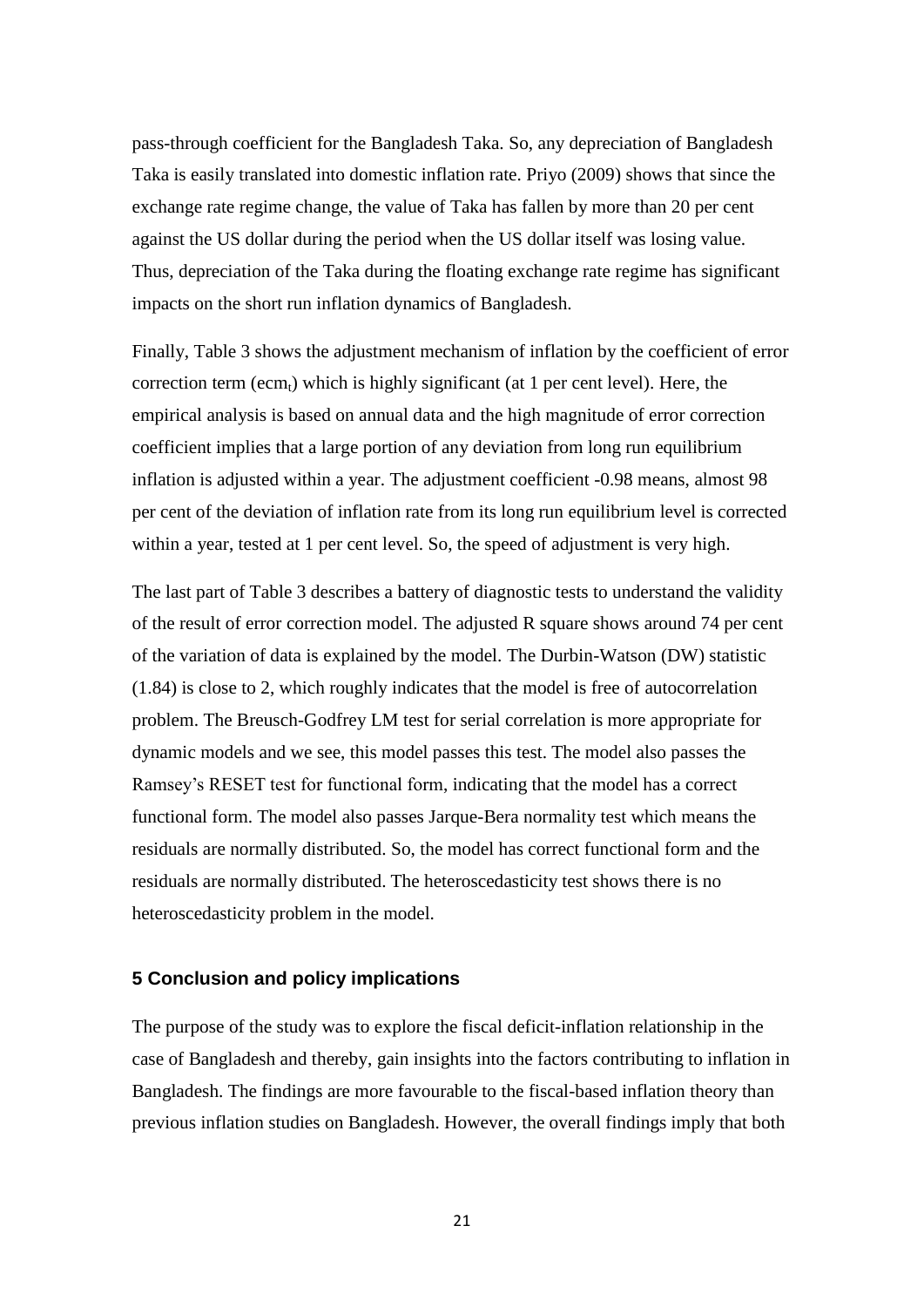the demand and supply side management policies are important to control inflation in the long run.

The significance of the effects of budget deficits on inflation leads us to conclude that demand management policies such as government revenue and expenditure management have important roles to play in controlling inflation. It is not only monetary policy which is sufficient to maintain price stability; rather fiscal policy also has a crucial role to play in the scenario. If a significant part of fiscal deficits are continued to be financed by borrowing from banks then, new money creation will add pressure on domestic price levels and the central bank will no longer be able to maintain price stability. So, demand management policy should aim to reduce the size of government budget deficit and stop its monetization. This result points to the issue of greater central bank autonomy.

Catao and Terrones (2005) find that deficit-inflation relationship statistically significant in the case of developing and advanced countries of the middle inflation range. The theoretical relationship is violated in the case of low inflation advanced countries where central banks enjoy reasonable level of autonomy. This suggests a sufficient level of central bank autonomy can prevent the government from borrowing beyond a certain limit from the banking system. Greater central bank autonomy as well as institutional constraints that make government borrowing close to tax and spending smoothing rather than a systematic source of financing can be helpful in controlling inflation. However, the level of the Bangladesh Bank's autonomy and its relation with fiscal deficits and inflation can be an area of further research.

In addition, revenue mobilization needs to be strengthened to limit the deficits to a reasonable level. Broadening the tax base, increasing the share of direct tax with appropriate rationalization and reforms, enhancing the capacity and efficiency of monitoring potential tax payers and making effective services available to tax payers to increase tax compliance can increase government revenue collection significantly.

The strong effect of real output in dampening inflation suggests the dominance of supply side factors in determining inflation. This is in contrast with the monetarist view that inflation is purely a monetary phenomenon everywhere. Real sector activity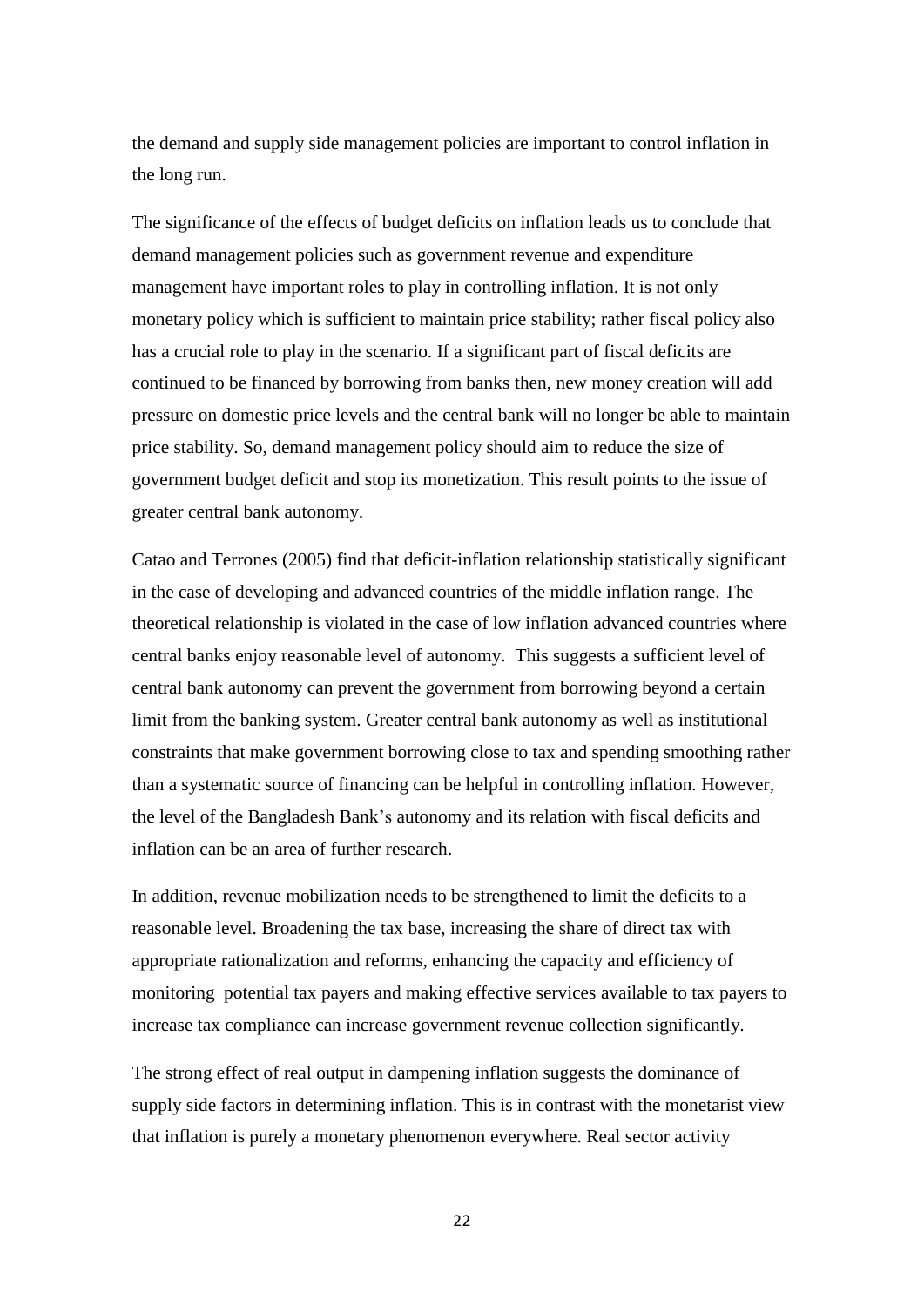especially, high output performance in the agricultural sector, has been found to be effective in stabilising price level in Bangladesh as CPI is heavily weighted by food items (58 per cent) which mostly consist of cereals and rice (Akhtaruzzaman 2005). Food items get 56 per cent weight in new base 2005-06. So, a spectacular performance in the agriculture sector as well as in the overall real sector can reduce price fluctuations, at least in the short run in an economy like Bangladesh where agriculture has a significant share in total economic activity. However, this implication is not totally contrasting to the monetarist view as inflation is the excess of money supply growth over real output growth according to the monetarist view. So, if real sector output growth is higher than money supply growth then it is expected theoretically to reduce inflation, similar to the monetarist view.

In addition to achieving high agricultural output/food stock, the supply side inflation view also suggests that accumulating enough foreign exchange reserves can also mitigate price fluctuations through sterilization type intervention. It is evident from the empirical results of this study that that floating exchange rate regime in Bangladesh is not conducive to lowering inflation at least in the short run. If the value of the Taka falls continuously against the USD and other major currencies, then inflation will rise and this justifies the timely and appropriate intervention of Bangladesh Bank in the foreign exchange market.

Economic theory presumes a causal relationship between budget deficit and inflation but measuring the strength of this relationship is not easy because budget deficits may not be inflationary in the short run as explained above. So empirical testing of the theory requires a long time series and the appropriate econometric technique to capture the dynamic aspects of this relationship. Although this study uses small time series annual data due to unavailability of high frequency data, the deficit-inflation relationship is modelled as nonlinear in the inflation tax base (money). Here, the fiscal deficit-inflation relationship has been investigated by an ARDL framework with a more logical model specification, by scaling deficit with money (M2), rather than the traditional *ad-hoc* way to scale deficit by GDP. In sum, the evidence of this study suggests that fiscal deficits are inflationary in Bangladesh, at least in the long run and real sector output also significantly affect inflation in Bangladesh.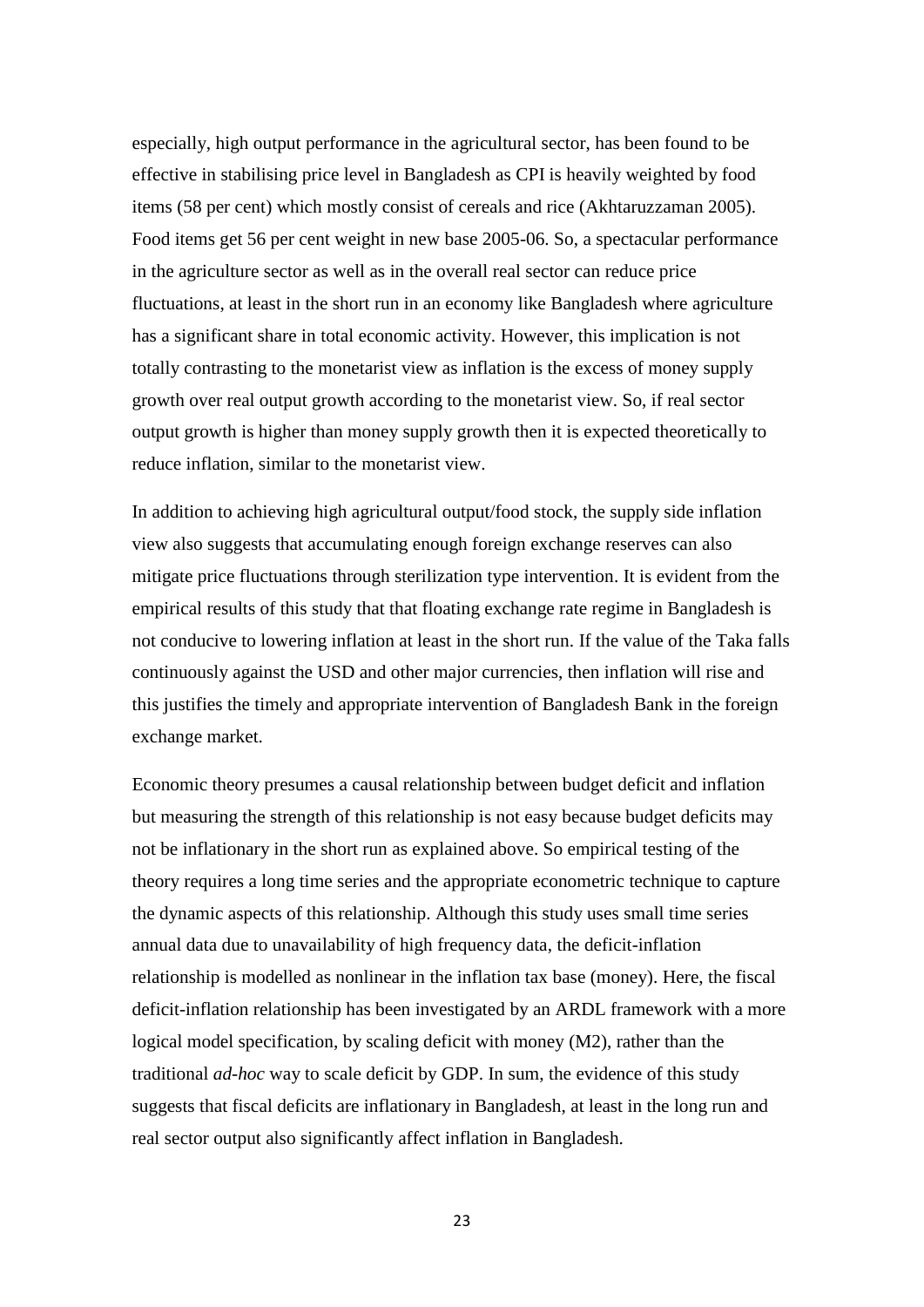## **Appendix**



## Figure 1 **Government borrowing from domestic sources**

**Data source:** Ministry of Finance, Bangladesh.



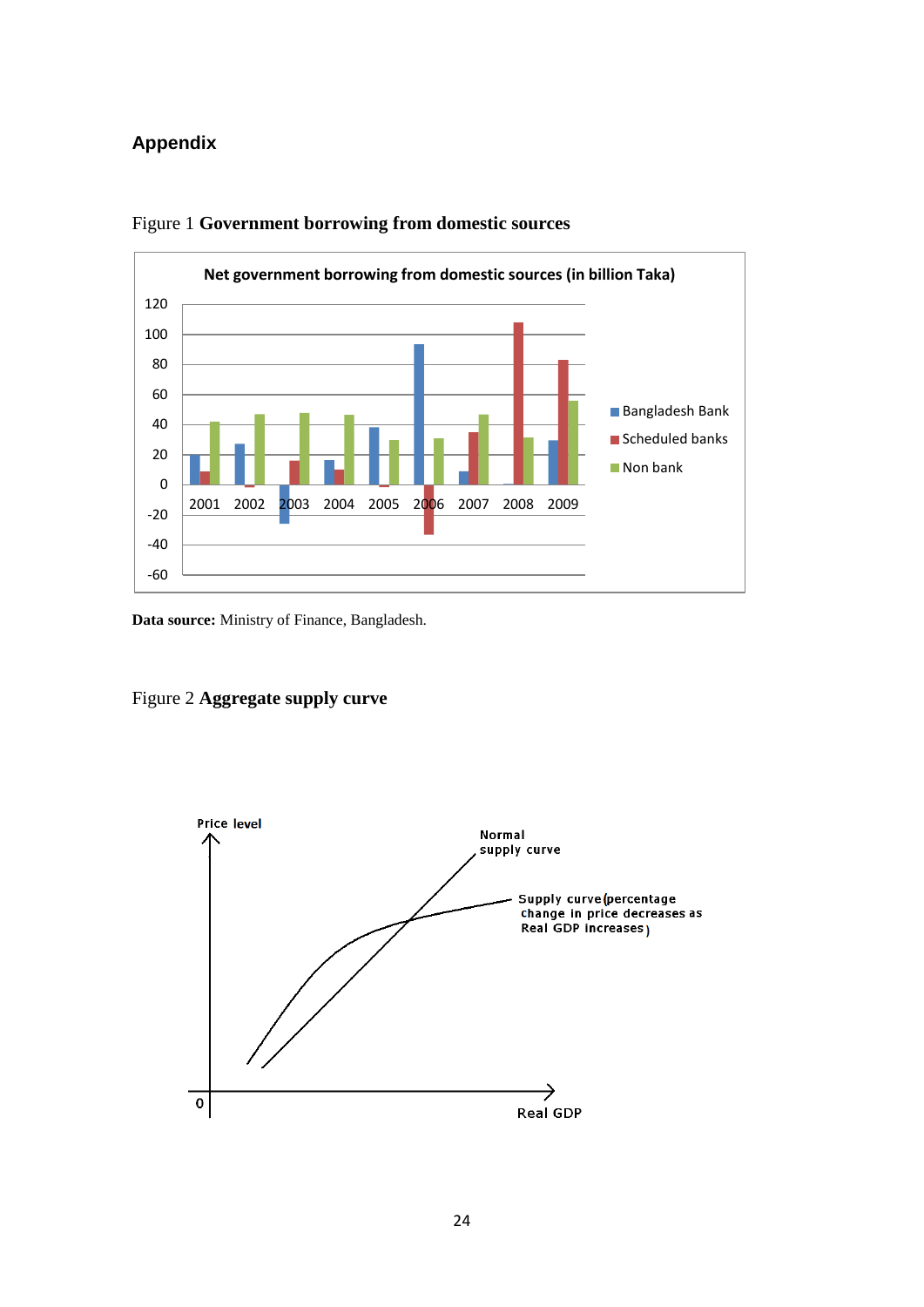### **References**

Akhtaruzzaman, M 2005, 'Inflation in the open economy: an application of the error correction approach to the recent experience in Bangladesh', Policy Analysis Unit Working Paper WP0602, Bangladesh Bank, Dhaka.

Banerjee, A, Dolado, J,Galbraith, JW & Hendry, DF 1993, *Cointegration, error correction and the econometric analysis of non-stationary data*, Oxford University Press,Oxford.

Ministry of Finance 2010, *Bangladesh Economic Review*, Chapter 4, Ministry of Finance, Dhaka.

Begum, N 1991, 'A model of inflation for Bangladesh', *Philippines Review of Economics and Business,* vol.28, no.1, pp.100-117.

Catao, LAV & Terrones, ME 2005, 'Fiscal deficits and inflation', *Journal of Monetary Economics,* vol. 52, pp. 529-554.

Cottarelli, C, Griffiths, M & Moghadem, R 1998, 'The nonmonetary determinants of inflation: a panel data study,' IMF Working Paper No. WP/98/23, International Monetary Fund.

De Haan, J & Zelhorst, D 1990, 'The impact of government deficits on money growth in developing countries', *Journal of International Money and Finance*, vol. 9 (December), pp.455 - 469.

Duasa, J 2007, 'Determinants of Malaysian trade balance: an ARDL bound testing approach', *Journal of Economic Cooperation*, vol.28, no.3, pp. 21-40.

Fischer, S, Sahay, R & Vegh, CA, 'Modern hyper and high inflations', NBER Working Paper 8930, National Bureau of Economic Research, viewed 27 September 2011:

<http://www.nber.org/papers/w8930.pdf>.

Habibullah, SM, Cheah, CK & Baharom, AH 2011, 'Budget deficits and inflation in thirteen Asian developing countries', *International Journal of Business and Social Science,* vol.2, no.9, pp.192-204.

Hossain, MA 1995, *Inflation, economic growth and the balance of payments in Bangladesh,* University Press Limited, Dhaka.

Hossain, M & Ahmed, M 2009, 'An assessment of exchange rate policy under floating regime in Bangladesh', *The Bangladesh Development Studies*, vol.32, no.4, pp.36 -67.

International Monetary Fund 2007, 'Bangladesh: selected issues', IMF Country Report No. 07/230, pp.16-23, International Monetary Fund, Washington DC.

Johansen, S & Juselius, K 1990, 'Maximum likelihood estimation and inferences on cointegration- with application to the demand for money', *Oxford Bulletin of Economics and Statistics,* vol.52, no.2, pp. 169-209.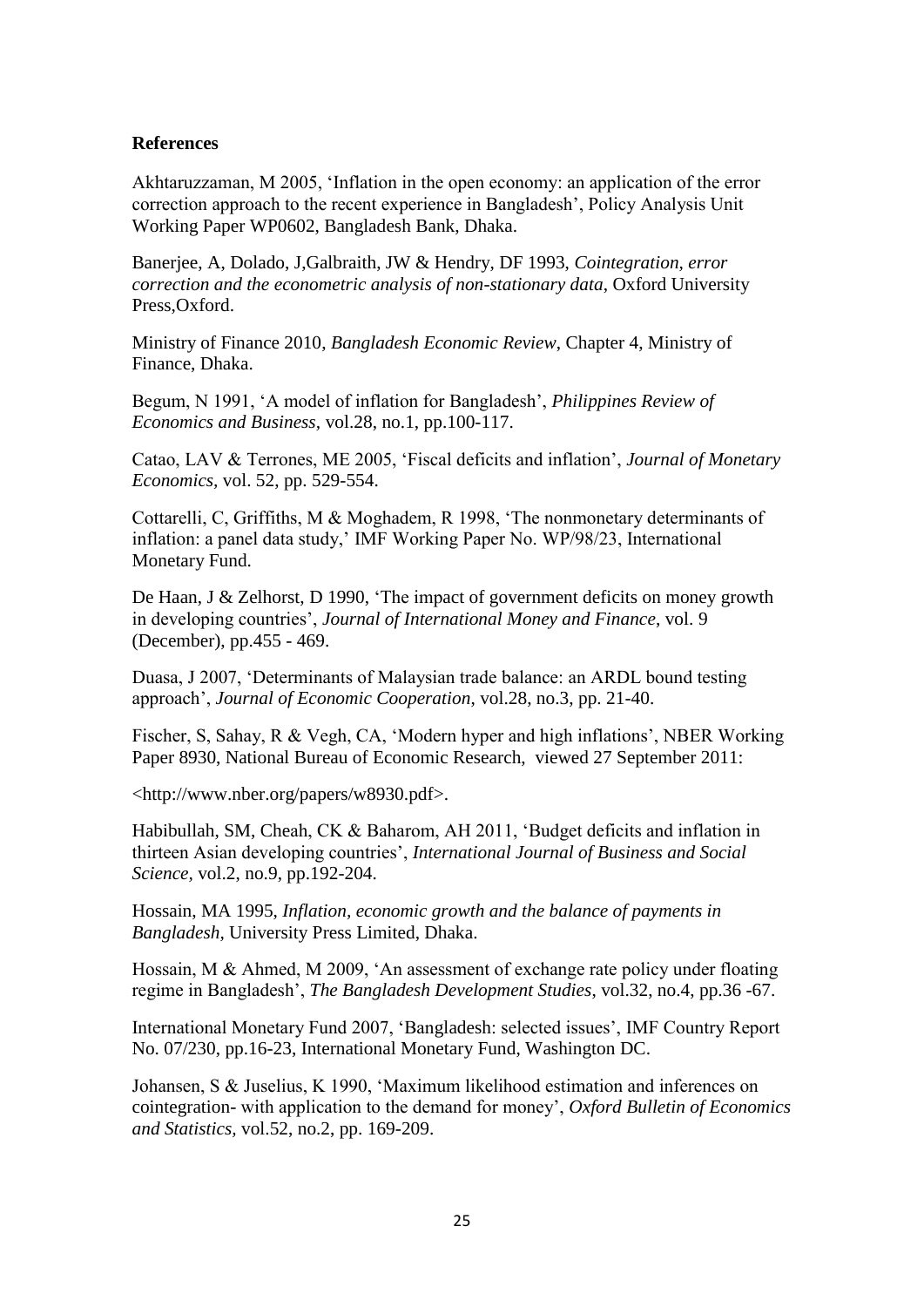Johansen, S 1988, 'Statistical analysis of cointegrating vectors', *Journal of Economic Dynamics and Control,* vol. 12, no.2-3, pp. 231-254.

King, R & Plossar, C 1985, 'Money, deficits and inflation', Carnegie-Rochester Conference Series on Public Policy, vol. 22, pp.147-96.

Kocherlakota, N & Phelan, C 1999, 'Explaining the fiscal theory of the price level', Reserve Bank of Minneapolis Quarterly Review, Fall, vol.23, no.4, pp.14-23.

Kwon, G, McFarlane, L & Robinson, W 2006, 'Public debt, money supply and inflation: a cross country study and its application to Jamaica', IMF Working Paper No.WP/06/121, Internationa Monetary Fund.

Lipsey, RG, Steiner, PO & Purvis, DD 1982, *Economics*, 7<sup>th</sup> edn, Harper Collins Inc, New York.

Ljungqvist, L & Sargeant, T 2000, *Recursive macroeconomic theory*, MIT Press, Cambridge, Massachusetts.

Mishkin, FS 2009, *The economics of money, banking and financial markets*, 9<sup>th</sup> edn, Pearson, New York.

Mortaza, MG 2006, 'Sources of inflation in Bangladesh: recent macroeconomic experience' Policy Analysis Unit (PAU) Working Paper WP 0704, Bangladesh Bank, Dhaka.

Mujeri, MK, Shahiduzzaman, M, & Islam, ME 2009, 'Application of the p-star model for measuring inflationary pressure in Bangladesh', *The Bangladesh Development Studies,* vol. 32, no.1.

Narayan, PK 2004, 'Reformulating critical values for the bounds F-statistics approach to cointegration: an application to the tourism demand model for Fiji', Discussion Paper No. 02/04, Department of Economics, Monash University, Melbourne.

Obstfeld, M & Rogoff, K 1983, 'Speculative hyperinflations in maximizing model: can we rule them out', *Journal of Political Economy*, vol. 91, no.4, pp.675-87.

Pesaran, HM & Shin, Y 1995, 'Autoregressive distributed lag modelling approach to cointegration analysis', DAE Working Paper No. 9514, Department of Applied Economics, University of Cambridge, Cambridge.

\_\_\_\_\_\_\_\_ 1999, 'Autoregressive distributed lag modelling approach to cointegration analysis', chapter 11, Storm, S (ed.), *Econometrics and Economic theory in the 20th Century: the Ragnar Frisch Centennial Symposium*, Cambridge University Press, Cambridge.

Pesaran, M. Hashem, 1997, 'The role of economic theory in modeling the long run', *The Economic Journal*, vol.107, no. 440, pp.178-91.

Pesaran, HM, Shin, Y, & Smith, RJ 2001, 'Bounds testing approaches to the analysis of level relationships', *Journal of Applied Econometrics*, vol.16, no.3, pp.289-326.